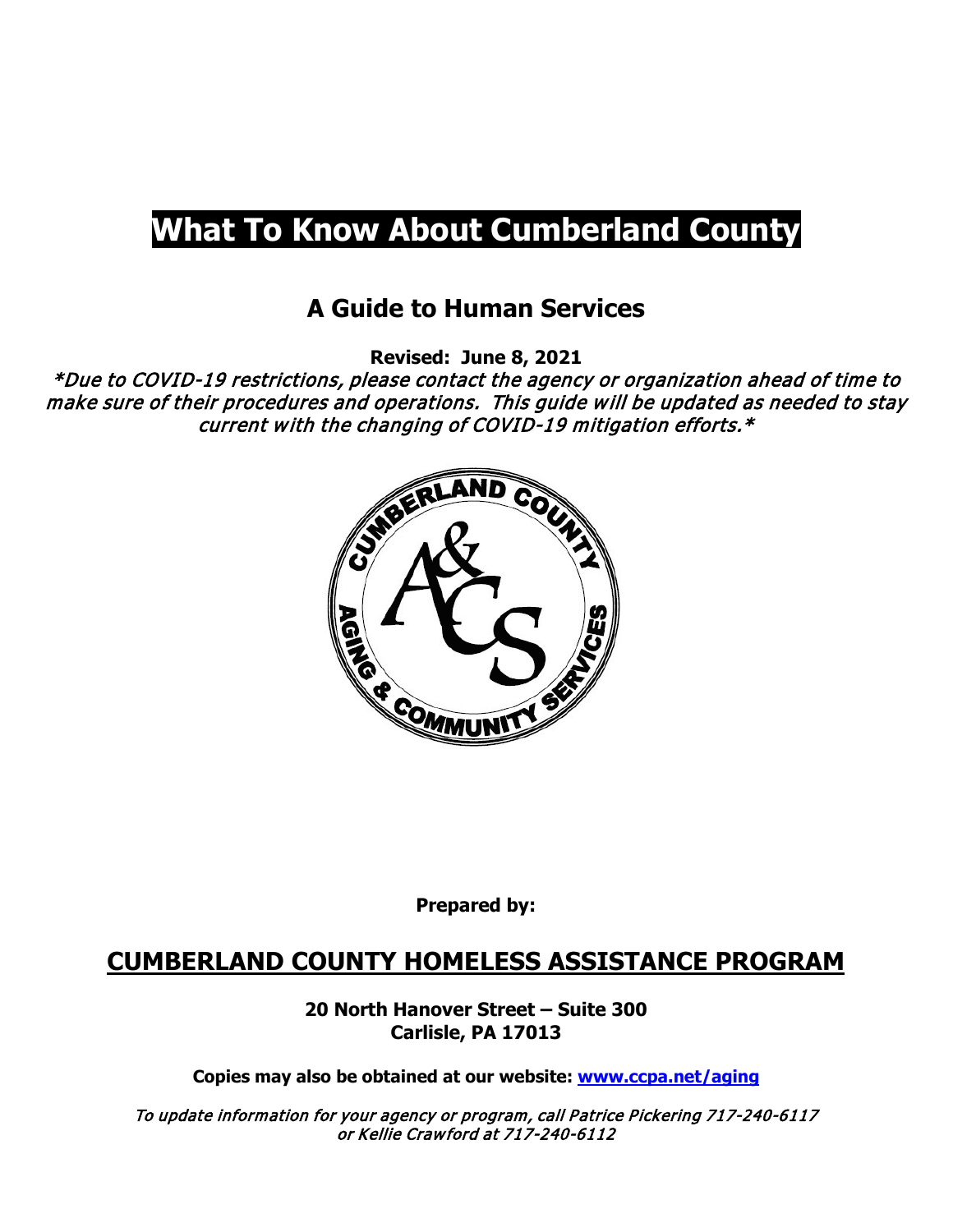# **CUMBERLAND COUNTY SERVICES SUBJECT INDEX**

|                                                                              | - Pages - |
|------------------------------------------------------------------------------|-----------|
| <b>EMERGENCY SERVICES/EMERGENCY HOUSING/INFORMATION &amp; REFERRAL 3 - 5</b> |           |
| <b>HOUSING OPTIONS (LONG TERM/PERMANENT)</b>                                 | $5 - 7$   |
| <b>CLOTHING/NON-CONSUMABLE GOODS</b>                                         | 8         |
| <b>FOOD/FOOD BANKS</b>                                                       | $8 - 10$  |
| EDUCATION/ EMPLOYMENT/INCOME/TRAINING                                        | $10 - 12$ |
| <b>MEDICAL/SOCIAL SERVICES</b>                                               | $12 - 15$ |
| <b>TRANSPORTATION</b>                                                        | 15        |
| <b>LEGAL</b>                                                                 | 16        |
| <b>VETERANS PROGRAMS AND SERVICES</b>                                        | 16        |
| UTILITIES (INCLUDES PROGRAMS TO HELP W/ UTILITY BILLS)                       | $16 - 17$ |
| <b>CHILD CARE/PARENTING/FAMILY SUPPORTS</b>                                  | $17 - 19$ |
| <b>BUDGETING/FINANCIAL COUNSELING</b>                                        | $19 - 20$ |
| <b>REFERENCES/LIBRARIES</b>                                                  | 20        |
| <b>CUMBERLAND COUNTY SENIOR CENTERS</b>                                      | $20 - 21$ |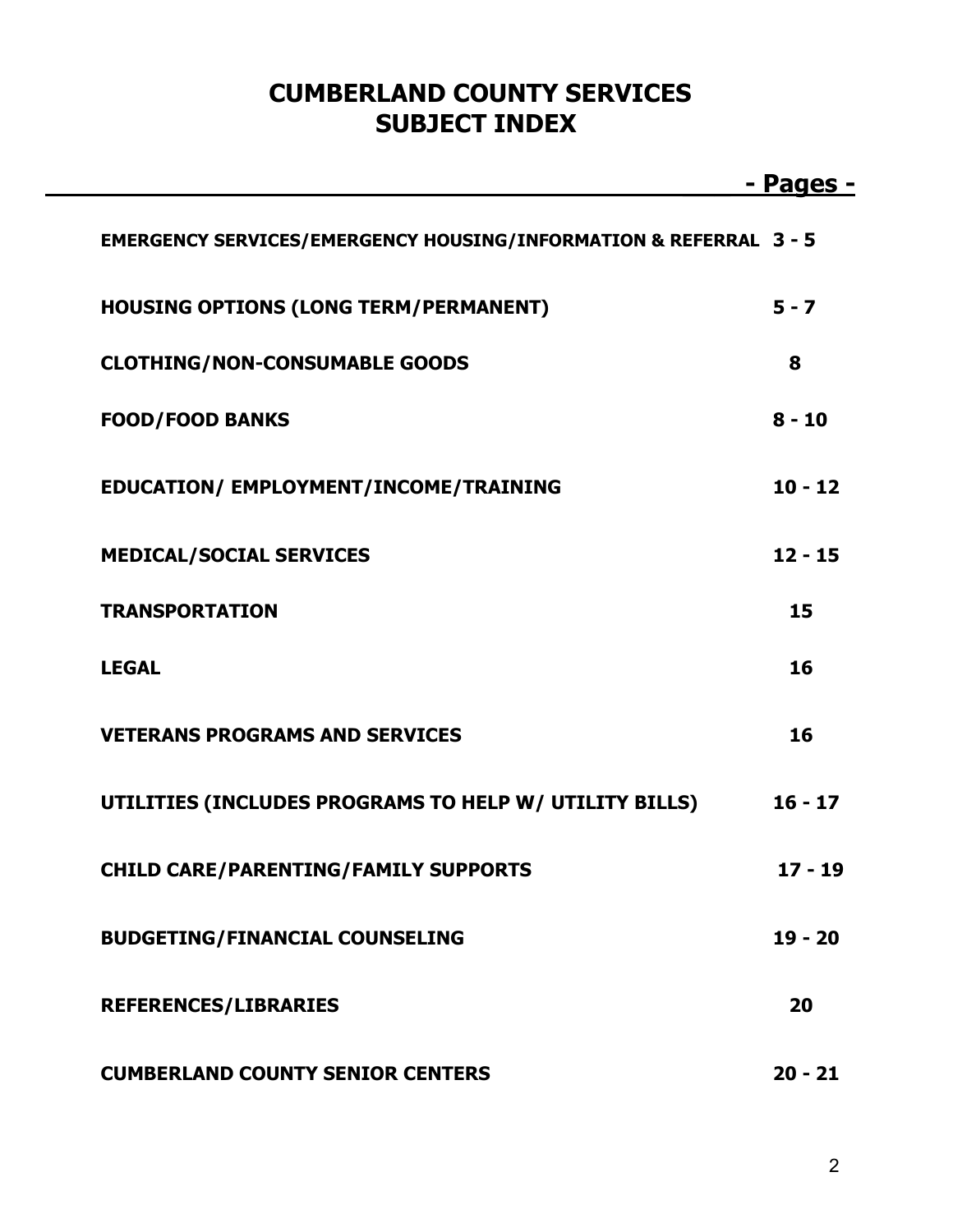### **EMERGENCY SERVICES/HOUSING/INFORMATION & REFERRAL**

**If you are experiencing homelessness, simply call 2-1-1 or 1-855-567-5341 toll-free for information, screening and referral. You can also contact Connect to Home by texting your zip code to 898-211 or by visiting the Connect to Home Access Site, located at Community CARES at 50 West Penn Street Carlisle, PA 17013.**

**CONTACT HELPLINE** – 717-249-6226/717-652-4400/800-932-4616 - A 24-hour hotline that provides information & referral services about numerous social service programs offered in Cumberland, Dauphin & Perry counties. **2-1-1** Free information and referral helpline that connects people with community, health, human and disaster services in counties in PA with a FREE 24/7 confidential phone service.

#### **CUMBERLAND COUNTY HOMELESS SHELTERS:**

- **Community CARES -** 50 W. Penn Street, Carlisle 17013 717-249-1009. Provides temporary night-time emergency shelter at local churches on a rotating basis for adults and families as well as supportive services at the resource center (day center). The resource center provides showers, laundry, cook meals, make phone calls, receive mail & messages, store personal items and lockers, and basic needs. [www.morethanshelter.org](http://www.morethanshelter.org/)  **Cumberland Street Reach**- an outreach program which engages, assesses and assists those living on the streets, in encampments, and/or at risk of or experiencing homelessness. [streetreach@morethanshelter.org](mailto:streetreach@morethanshelter.org) or 717-448-8850.
- **Domestic Violence Services of Cumberland & Perry Counties –** Carlisle 17013 717-258-4249/800-852- 2102/911 - 24 hour Hotline & Emergency Shelter services – Crisis intervention counseling; ongoing counseling & advocacy; assistance with Protection from Abuse orders (PFAs); community education & outreach and batterers' intervention group.
- **Family Promise of Harrisburg Capital Region** Camp Hill 17011 717-737-1100 Network of congregations providing overnight shelter and supporting families – day center staff assist with case management, budgeting, parenting, life skills, and a United Way Road to Success Workforce Development Case Management site. 2-3 month shelter for families (with children or pregnant). Must call to apply and application process. [www.familypromisehcr.org](http://www.familypromisehcr.org/) and for more information via email [director@familypromisehcr.org](mailto:director@familypromisehcr.org)
- **Safe Harbour- The James Wilson Emergency Shelter** 102 W. High St. Carlisle 17013 717-249-2200 Provides a short-term emergency shelter for single females and families who are homeless. Incoming clients must be processed through the Carlisle Police Department NCIC check (background check) before entry. Long-term temporary housing is offered for homeless individuals and families who need **longer term emergency shelter care.** Additionally, single-room occupancy for permanent housing may be available for low-income individuals based on need or through programs in partnership with the Cumberland County Housing and Redevelopment Authorities.

\_\_\_\_\_\_\_\_\_\_\_\_\_\_\_\_\_\_\_\_\_\_\_\_\_\_\_\_\_\_\_\_\_\_\_\_\_\_\_\_\_\_\_\_\_\_\_\_\_\_\_\_\_\_\_\_\_\_\_\_\_\_\_\_\_\_\_\_\_\_\_\_\_\_\_\_\_\_\_\_\_\_\_\_\_\_\_\_\_\_\_\_\_\_\_\_\_\_\_\_\_

**Christ Among Neighbors – (C.A.N.)** 130 S. Penn St. Shippensburg PA 17257--717-532-7577- The office is not open at this time. If you need assistance please call 717-532-7577 and leave a message and a volunteer will get back to you. You can also go to the Woodforest Bank inside the Shippensburg Walmart. They have C.A.N. applications which you can fill out and leave with one of their representatives who are also C.A.N. volunteers. Provides last resort crisis help such as food, clothing, utilities, medical & lodging along w/ information/referral & networking w/ community resources. Serves the Shippensburg School District & Village of Walnut Bottom 17266/17257 and must be a resident for 30 days with proof. Need to provide: 1) Proof of ID such as a driver's license, birth certificate, or other form of picture ID, 2) Proof of all income in household back (1) month from the date of application for help such as pay stubs, SSI, Disability, child support, letter from Public Assistance/medical card, unemployment benefits, alimony, etc., 3) Eviction &/or magistrate notice or late notice from landlord if behind on rent. For back utility or other bills, bring proof also. Bill/note proof should be current through the month you are applying for help, & 4) Reason(s) why you need help, like written proof from your doctor, temporary housing, car insurance or daycare. & 5) proof of all recent household bills to determine your monthly household expenses.

#### **Cumberland County Aging & Community Services: Homeless Assistance Program**

20 North Hanover Street,  $3^{rd}$  Floor, Carlisle 17013 Hours: 8:00am to 4:30pm. – Appointment needed – Walk-ins welcomed. **A-M** call: Patrice Pickering – 717-240-6117; **N-Z** call: Kellie Crawford – 717-240-6112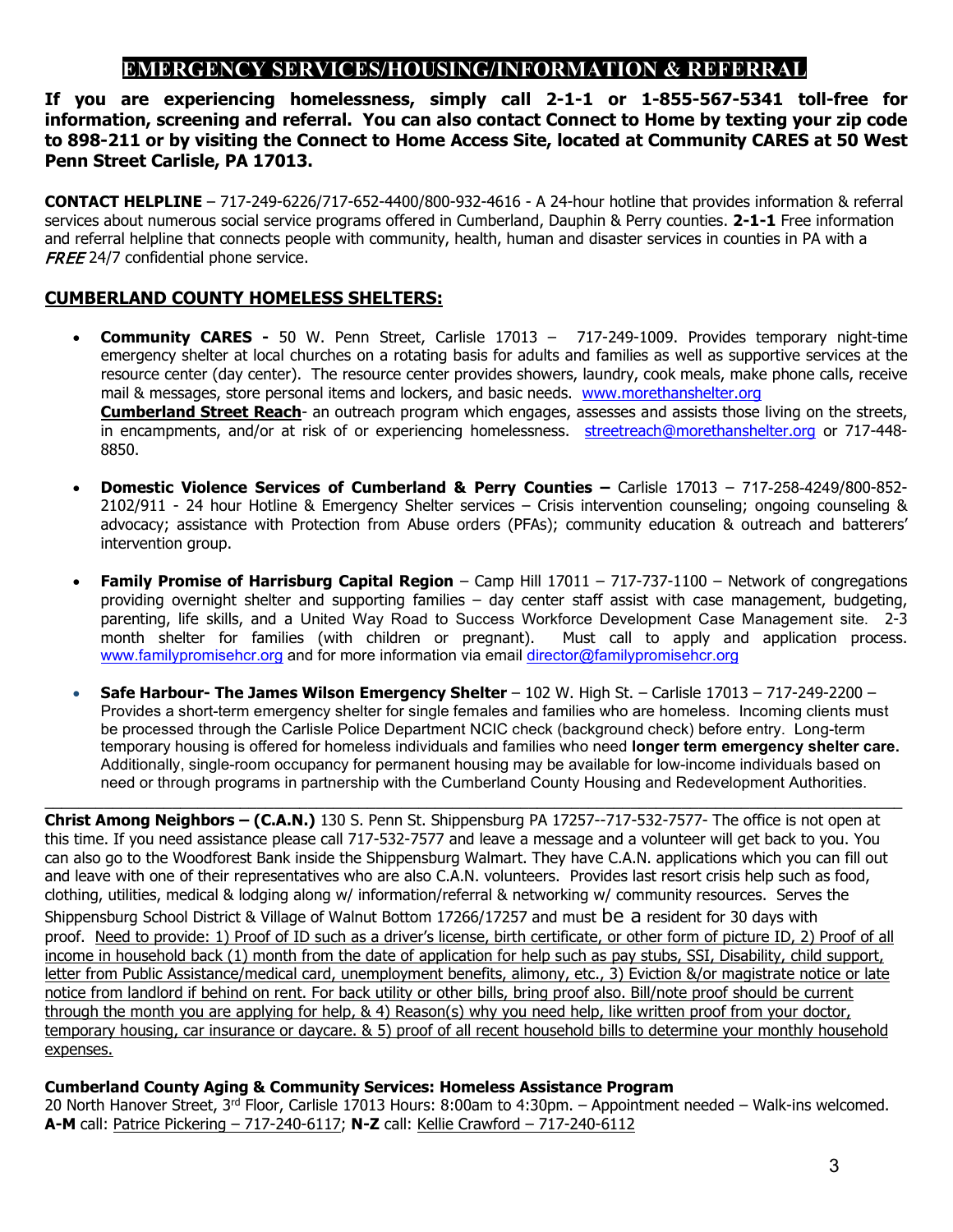Program assists clients with a one-time rental assistance and/or security deposit help into permanent housing/or homeless prevention services with Notices to Quit and/or Court Evictions. We offer case management services and supports, basic budgeting, life skills, goal planning and resource connections towards economic sufficiency while in the program.

**Neighbors In Christ** - First Presbyterian Church, 111 Big Spring Ave. Newville 17241 **Saturday Hours: 9 to 10 am.** Provides limited emergency help such as rent, Adams electric, food, & clothing services to persons living in the Big Spring School District. Need to take: 1) Proof of ID such as a driver's license, birth certificate, or other form of picture ID, 2) Proof of S.S.#'s of all in household or medical card., 3) Proof of all income in household back (1) month from the date of application for help such as pay stubs, SSI, Disability, child support, County Assistance note/medical card, unemployment benefits, alimony, etc., 4) Eviction &/or magistrate notice if behind on rent. If need utility/bill help, bring recent proof of them w/i 30 days. & 5) Reason(s) why you need help like a written medical, temporary housing, and/or other high bill proof to determine your monthly household expenses.

**New Hope Ministries (Enola)-** 110 Altoona Ave. Enola 17025 717-996-9006 Food pantry hours are Tuesdays and Thursdays 9am-4pm and the 2<sup>nd</sup> Saturday. Volunteer opportunities available. Please call for more information.

**New Hope Ministries (Lemoyne)** -- 701 Bosler Ave Lemoyne ,PA 17043 – 717-774-6255 A food pantry is available Monday through Friday 9am-4pm (by appointment) and Saturday from 10am-12 noon (no fifth Saturday appointments). The food pantry is also open the first Thursday evening from 6:30pm-8:30pm and the third/fourth Thursdays 7pm-9pm. (by appointment).

**New Hope Ministries (Mechanicsburg)** – 5228 East Trindle Road. Mechanicsburg 17050 717-766-7333 Weekdays- Food pantry is available Monday through Friday 9am-4pm (by appointment) and Saturday from 10am-12 Noon (no fifth Saturday appointments). The food pantry is also open Tuesday/Thursday evenings from 7pm-9pm and Tuesday 4pm-6pm (no fifth Tuesday or Thursday appointments).

**Additional Services offered at all centers**: Referral assistance can be given to guests to apply to: PA American Water Co. and utility bill services such as Met Ed, Penelec electric help for the CAP Program and Operation HELP (PPL) are also on premises. Guests are able to access COMPASS service which allows individuals access to apply for and renew a broad range of social programs such as: health care coverage, SNAP Program (food stamps, cash assistance, medical). Classes offered: Dollars & Sense (Financial Literacy class), GED class, cooking classes, Know Your Credit Score, Soft Skills, and a Job Interview Workshop. The Job Junction program is where we help build a guest's resume, job search, and assist with job applications. A Job Fair is held on the 4<sup>th</sup> Wednesday of each month. Training Programs include: Nurse Aide, Forklift and CDL (Class A) Welding, Forklift, NA, CDA, Rise Up, HVAC, Logistics/Warehouse and Precision Machining. Please call for more information.

**The Salvation Army** – Social Services Office – 24 E. Pomfret St. – Carlisle 17013 – 717-249-1411 – \*\* Intakes for services are currently being handled by phone. Arrangements for individuals without access to a phone can be made. \*\* We help w/ food, clothing, bus tickets, gas cards, personal care items, and household items. Our **Choice Pantry** is currently by appointment only. **Sunday School services** are held Sundays at 9:30 am. **Church Worship Services** begin at 10:45 am. Client sign-ups for the **Christmas food baskets & toys** (for children 12 and under) begin in mid-October. **The Homeless Breakfast Program** provides a breakfast for the homeless every weekday morning from 8:30am-9:00am. **My Brother's Table** offers a daily meal at Rear of 127 S. Hanover St. daily (weekdays 4:30pm to 5:30pm, Saturdays 12:00pm to 1:00pm & Sundays 5:00pm to 6:00pm). **The Family Store** is located at 469 E. North St. Hours are Tuesday, Thursday, Friday, and Saturday from 10 a.m. – 6 p.m. **Senior Action Center** is providing meals using a drive thru method on Mondays, Wednesday, and Fridays. Anyone in the Carlisle area ages 60 and older are eligible. To register, please call, 249.5007. Various church-related programs to accommodate youth & adults are open to the community. **Camp Ladore** is a one (1) week summer recreational camp ages 7-12. Volunteers are highly welcome. **Pathway of Hope** is a program for families motivated to give their children better chances in life than they had. Families partner with a dedicated case manager to identify their goals & develop a personalized action plan. Pathway of Hope offers a holistic approach in which families are connected with services, enjoy a network of supports, and gain a sense of community with others who are also challenging themselves to create a better future for themselves and their children. Contact Kristina Kennedy at 717-249- 1411 ext. 137.

**Samaritan Fellowship: Carlisle United Methodist Church (CUMC)** -333 South Spring Garden Street, Carlisle 17013 **Mailing address:** Samaritan Fellowship, C/O CUMC, 333 South Spring Garden Street, Carlisle, PA 17013. Website: **[www.samaritanfellowship.org](http://www.samaritanfellowship.org/)** Samaritan Fellowship provides crisis financial and referral assistance to residents of Carlisle, South Middleton School District, and Middlesex Township. Applicants must telephone 717-579-6697 between the hours of **7:00 AM and 10:00 AM** any Saturday mornings to begin the interviewing process. Applicants will be interviewed the same morning they call. Referrals are required for all under case management or in subsidized housing.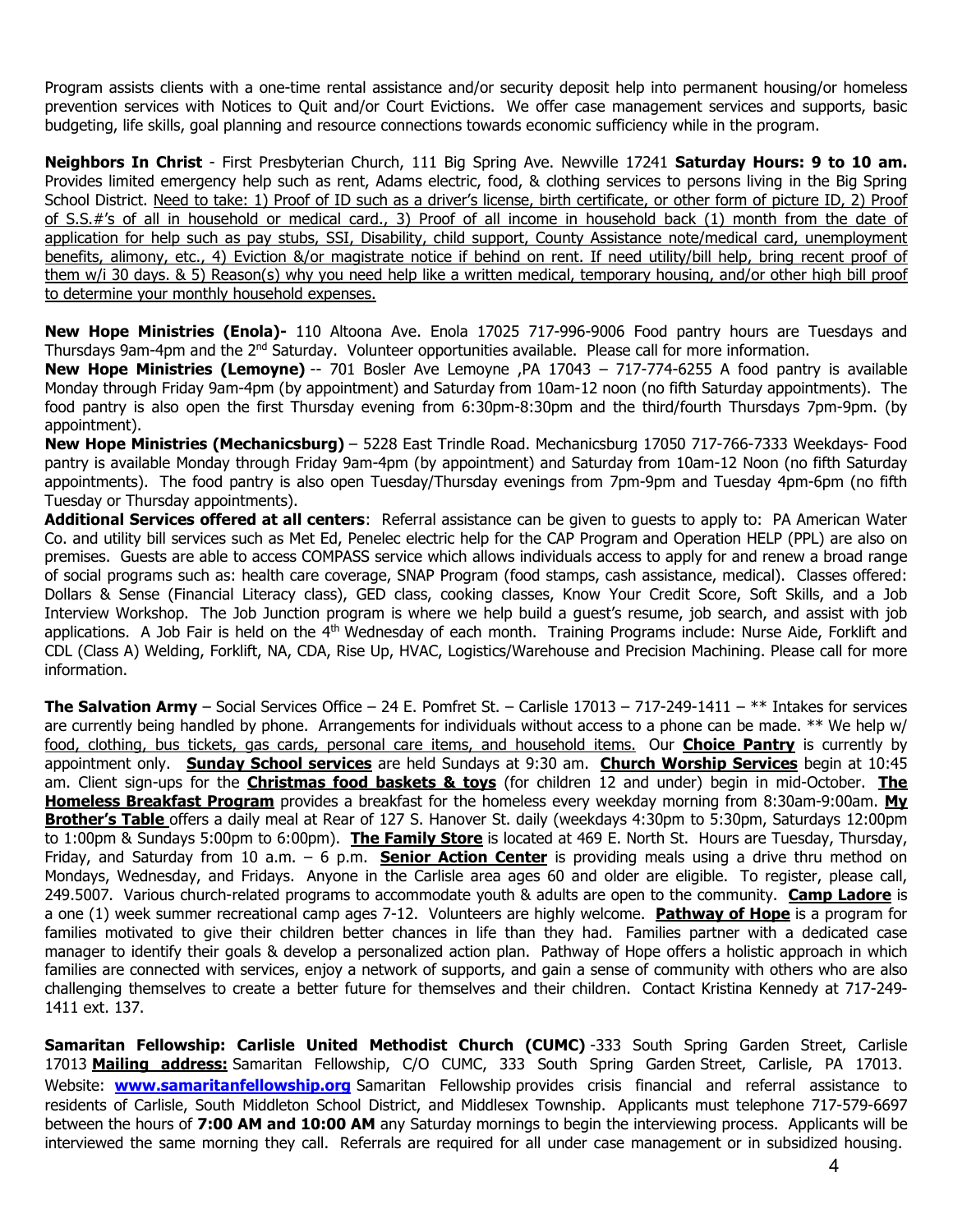Samaritan Fellowship accepts all referrals at **[samaritanfellowship@hotmail.com](mailto:samaritanfellowship@hotmail.com)**. Samaritan Fellowship no longer provides security deposit assistance or help with security agreements.

**Todd Baird Lindsey Foundation** – P.O. Box 724, Carlisle 17013 – 717-486-4121 – Provides assistance for persons meeting certain income and asset guidelines and persons **ages 55 and older** with the cost of housing expenses (rent, lot rent, mortgage, utilities, taxes, etc.) prescription medications, medical equipment, nursing services, hearing aids & personal emergency response services fees. The Foundation provides both emergency and long term assistance to persons who live in the service areas including the boroughs of Carlisle, Mt. Holly Springs, and Newville and the townships of West Pennsboro, Dickinson, Middlesex, S. Middleton, N. Middleton, Penn, L. Frankford and U. Frankford. **Applicants must live in TBL service area for 6 months.**

### **PERMANENT HOUSING - (Possible Waiting Lists)**

**Cumberland County Housing and Redevelopment Authority (HUD)** - 114 N. Hanover St. Carlisle 17013 717-249-1315/1-866-683-5907 Business Hours: Weekdays 8:00 am – 4:30 pm. Manages and oversees HUD's Section 8 Housing Choice Vouchers, Homeless and Special Needs Programs, Senior Housing and Family Public Housing. Applications for the waiting lists should be completed online at [www.cchra.com.](http://www.cchra.com/) Lobby is currently closed. "You are responsible for finding your own housing."

**Homeless and Special Needs Programs** manage the rapid rehousing and permanent supportive housing programs. Anyone experiencing homelessness must utilize Coordinated Entry to be assessed and placed on a Community Queue (dial 2- 1-1 or text zip code to 898-211, or call-free: 1-855-567-5341, or visit the Carlisle access site at Community CARES-50 West Penn Street Carlisle, PA 17013).

**Family Public Housing -** 60 W. Penn St. Carlisle 17013 – 717-245-0516 Weekday Hours: 8:00 am--4:30 pm. Offers affordable housing based on income to County residents. - Applications for another housing program, **Carlisle Opportunity Homes** is also located at this site. Their program provides homes to residents in Carlisle & Mt. Holly Springs. Applications should be completed as soon as possible due to a waiting list. Applications for the waiting lists should be completed online at [www.cchra.com](http://www.cchra.com/)

#### **The Salvation Army:**

Genesis House is a Single Room Occupancy for single, homeless men (ages 18+) in Cumberland County. Each resident has his own room, while the common areas (kitchen/lounge, shower room, bathrooms) are shared with other residents. Genesis House has a monthly rent of \$450. This rent includes all utilities: water, electricity, cable, trash collection, and sewer, and access to a washer and dryer. Additionally, there is a \$225 security deposit due at move-in. Interested individuals need to contact 2-1-1 and enroll with Connect to Home.

The Salvation Army- Stuart House is a Single Room Occupancy for 1) A single homeless or near-homeless female who is 18 or older; 2) A single homeless or near-homeless female with up to three children in her custody; 3) A homeless or nearhomeless adult-only, two-female family unit. Each resident has her own room, while the common areas (kitchen/lounge, shower room, bathrooms) are shared with other residents. Stuart House has a monthly rent ranging from \$500-\$600, depending on room size. This rent includes all utilities: water, electricity, cable, trash collection, and sewer, and access to a washer and dryer. Additionally, there is a security deposit equal to half a month's rent due at move-in. Interested households need to contact 2-1-1 and enroll with Connect to Home.

The Salvation Army- Permanent Supportive Housing is an income-based, Housing First-modeled housing program for chronically-homeless individuals in Cumberland County. Rent is based on the individual's income. Each resident has their own apartment, as well as access to resources and case management through The Salvation Army. Interested individuals need to contact 2-1-1 and enroll with Connect to Home.

**American House Apartments -** 26 North Market Street, Mechanicsburg 17055 – 717-766-1633 - **HUD** subsidized onebedroom apartments for the elderly 62+ and/or handicapped.

**Bethany Towers -** 335 Wesley Drive Mechanicsburg 17055 – 717-766-7698 - **HUD** subsidized one-bedroom apartments for elderly persons and/or handicapped.

**Brethren House** -51 W. Simpson Street, Mechanicsburg -717-791-6200 HUD subsidized one bedroom, loft style apartments for individuals with behavioral health disabilities.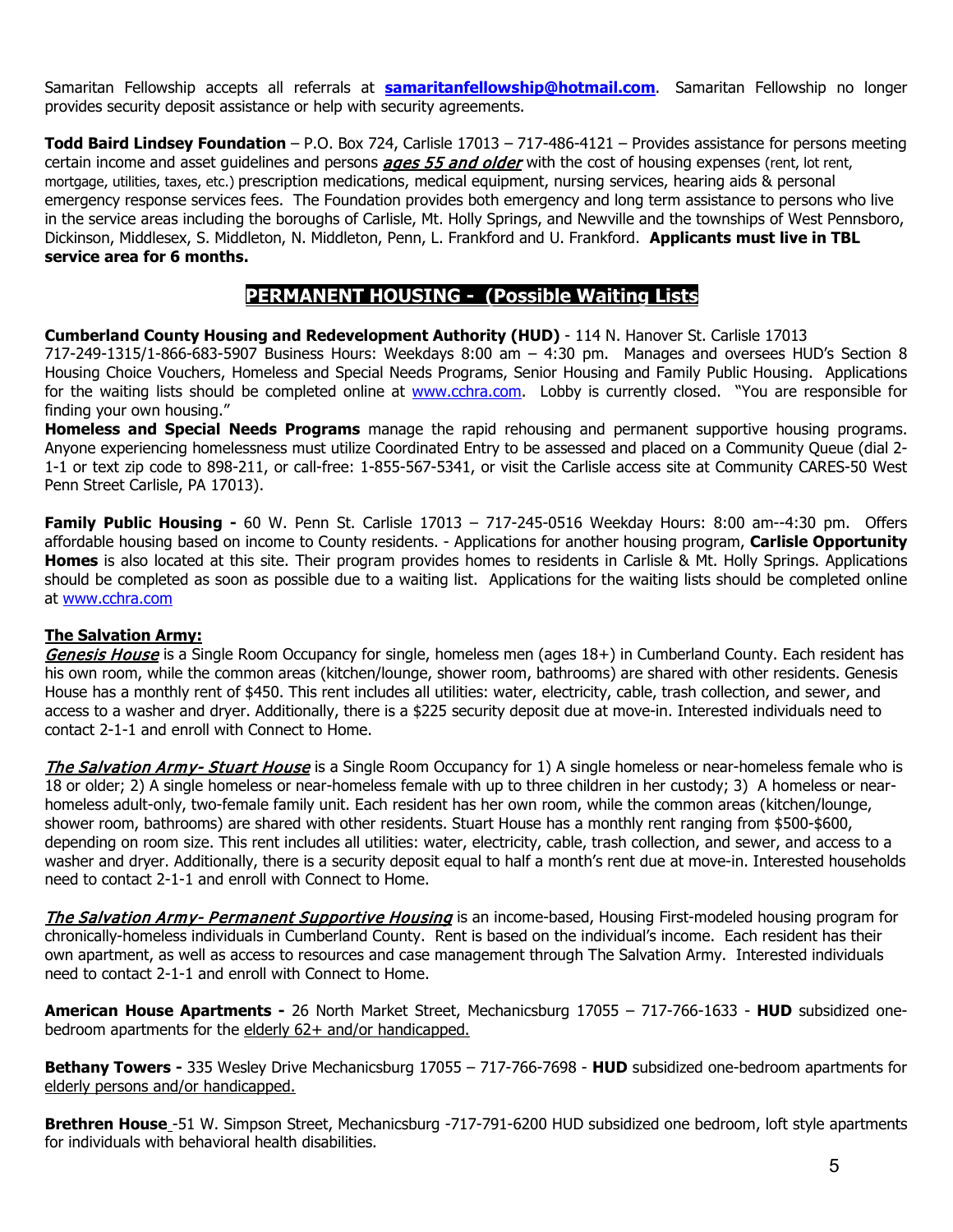**Chestnut Commons -** 324 Chestnut Street Mt. Holly Springs 17065 -717-249-3484 - **HUD** subsidized one-bedroom apartments for the elderly 62+ and/or handicapped.

**Cottages of Shippensburg -** 300 Dwelling Court Shippensburg 17257 – 717-530-1573 **-** Offers two bedroom cottages to individuals with a maximum income limit based on number of people in household.

**Crossroads Apartments** – 2121 & 2141 Cedar Run Drive, Camp Hill -717-635-9780 –Two and three bedroom apartments. General Occupancy. Below market rents. Accepts Section 8 (Housing Choice Voucher). Income guidelines apply.

**East Gate Apartments** - 35 East Gate Drive Carlisle 17015 – 717-249-9800 -One bedroom apartments for individuals 62+ years of age. Below fair market rates with utilities included. Income guidelines apply. Accepts Section 8.

**Enola Chapel-**400 S. Enola Drive, Enola 17025 717-732-1740 -HUD subsidized efficiency units for individuals who are homeless with behavioral health disabilities.

**Enola Commons Senior Apartments-** 16 S. Enola Dr. Enola 17025 – 717-732-2811- 1 and 2 bedroom apartments for persons 62+ years of age. Below fair market rates with utilities included. Income guidelines apply. Accepts Section 8.

**Episcopal Square -** 101 N. Prince St. Shippensburg 17257 – 717-530-1277 – Provides one bedroom & efficiency housing to low income elderly & disabled persons.

**Essex House** - 20 N 12<sup>th</sup> Street Lemoyne 17043 – 717-730-7302 - Offers studios, one & two bedroom apartments for the elderly.

**Geneva Green Apartments -**500 Geneva Drive Mechanicsburg 17055 – 717-691-8620 - No minimum age – 2 and 3 bedroom apartments for families. General occupancy that does **accept Section 8**.

**Historic Iroquois Hotel Senior Apartments** – 200 Third Street New Cumberland 17070 –717-774-4500 One bedroom units for the elderly 62+. Below market rents. Accepts Section 8 (Housing Choice Voucher). Income guidelines apply.

**Historic Molly Pitcher Senior Apartments** – 13 S. Hanover Street Carlisle 17013 –717-249-9800 One and two bedroom units for elderly 62+ years old. Below market rates. Accepts Section 8 (Housing Choice Voucher). Income guidelines apply.

**Mallard Run Apartments** - 820 Lisburn Rd. Camp Hill 17011 – 717-761-5414 - One & two bedroom apartments to low income individuals & couples who are elderly 62+ and/or disabled.

**Meadowood Apartments -** 1051 Allendale Road Mechanicsburg 17055 – 717-697-9517- **Rural Housing Service subsidized** one-bedroom apartments for elderly, handicapped and disabled.

**Mountain View Apartments -** 91 Doubling Gap Road Newville 17241 – 717-776-3292 – USDA Rural Housing subsidized one-bedroom apartments designed for the elderly 62+ and/or persons handicapped.

**One West Penn** - 1 W. Penn St. Carlisle 17013 – 717-249-7797 - Weekday Hours: 8:00 a.m. to 4:30 p.m. – HUD Subsidized one bedroom units for elderly 62+ years old/ or disabled.

**Orchard Apartments** - 2204 Cedar Run Drive Ext. Camp Hill 17011 – 717-763-0937 - Offers one & two bedroom low income housing units to families and individuals.

**Penn School Apartments -** 121 N. Bedford Street Carlisle 17013 – 717-243-8555 - One-bedroom apartments for elderly handicapped or disabled.

**Pheasant Run Estates -** 1824 Sterrets Gap Road Carlisle 17013 – 717-249-3939 – One, two, and three bedroom affordable apartments.

**Pine Ridge Estates** - 7 Pine Rd. Mt. Holly Springs 17065 – 717-486-4063 - One & two bedroom apartments for families or individuals.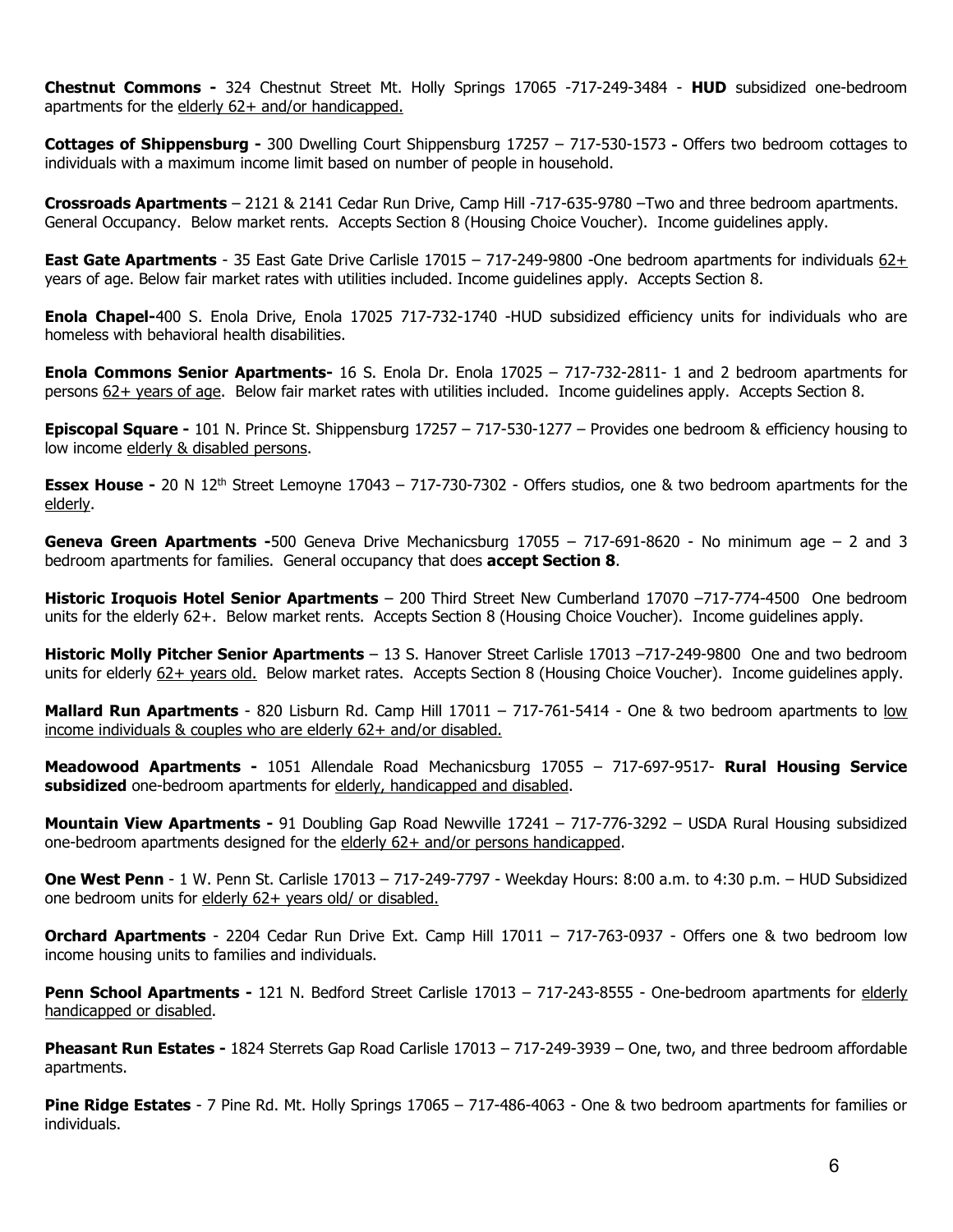**Plaza Apartments** – 297 Plaza Drive (behind Karns store) Boiling Springs 17007 – 717-258-8387- Offers one & two bedroom low income housing units to families & individuals.

**Round House View Apartments** - 21 Susquehanna Ave. Enola 17025 – 717-732-0622 HUD subsidized one bedroom units for elderly 62+ and/or disabled.

**Shippen House Apartments**- 19 Hollar Ave. Shippensburg 17257 – 717-532-7885 – For seniors, ages 62 and over – One bedrooms only. Rent based on individual income and income limits to qualify. [www.shippenhouseapartments.com](http://www.shippenhouseapartments.com/)

**Silver Spring Courtyards -** 43 Ashburg Drive, Suite 23 Mechanicsburg 17050 – 717-591-1413- One and two bedroom apartments. A federal program sets the rents based on income guidelines. For people ages 55 or older.

**Silver Spring Gardens** – 64 Ashburg Drive Mechanicsburg 17050 – One and two bedroom apartments for income qualified individuals 62+ years old.

**Susquehanna View-**208 Senate Ave, Camp Hill 17011—717-763-1184. Provides one bedroom housing for the elderly 62+ and/or disabled.

**Two West Penn -** 2 W. Penn St. Carlisle 17013 – 717-249-3484 – Tuesday and Thursday Hours: 8:30 a.m. to 3:30 p.m. – HUD subsidized one bedroom and efficiencies for elderly 50+ and/or disabled.

**Valley Ridge Apartments -** 371 Army Heritage Drive Carlisle 17013 – Phone: 717-258-9317 – HUD subsidized one bedroom and efficiencies for elderly 62+ and/or disabled individuals.

### **HOMEBUYERS / HOMEOWNERS ASSISTANCE**

#### **Cumberland Valley Habitat for Humanity** – 717-258-1830 – [www.cv-hfh.org](http://www.cv-hfh.org/)

**Carlisle Housing Opportunities Corporation –** Located at Hope Station, 149 W Penn Street, Carlisle— Phone 717-241-0472. Low to moderate income, first-time homebuyers with good credit can purchase a home and receive a

10% forgivable loan off of the appraised value of the home. Cumberland County Homebuyer's Coalition offers \$3,000 towards closing costs to qualified buyers who complete the Homebuyers Workshop.

#### **Cumberland County Housing and Redevelopment Authority** –

 $\sim$ 114 N. Hanover St. Carlisle 17013; 717-249-0789 Ext. 136; Business Hours: M-F 8:00 am  $-$  4:30 pm; website: cchra.com ~**Free First-Time Homebuyers Workshop**; find details/schedule on the website: [www.cchra.com](http://www.cchra.com/) ; call 1-866-683-5907, option2, to register

~**Cumberland County First-Time Homebuyer Down Payment and Closing Cost Assistance Program**; find details/application on the website: [www.cchra.com](http://www.cchra.com/)

- ~**Emergency Repair Loan Program**; find details/application on the website: [www.cchra.com](http://www.cchra.com/)
- ~**Free housing counseling available**; call 717-249-0789, Ext. 136
- ~**Carlisle Borough Rehabilitation Program**; find details/application on the website: [www.cchra.com](http://www.cchra.com/)
- ~**Cumberland County Housing Rehabilitation Program**; find details/application on the website: [www.cchra.com](http://www.cchra.com/)

**Pennsylvania Housing Finance Agency** – 717-780-3800 – 211 North Front Street; Harrisburg, PA 17101

A variety of multi-family rental housing, homeownership programs, and foreclosure prevention programs:

- **Homeowner's Mortgage Assistance Program (PHFA)** 717-780-3871 Offers mortgages for 1st time home buyers.
- **Housing Emergency Mortgage Assistance Program (PHFA)** 1-800-342-2397 or 717-780-3940 211 North Front Street – Harrisburg, PA 17101 Offers financial assistance for mortgages in foreclosure, must have an Act 91 Notice.
- **PAHousingSearch.com**, a free service to list and find affordable homes and apartments across PA.
- **Customer Solutions Center**, 1-855-U-Are-Home (827-3466), customer service representatives are able to provide information on all PHFA programs and answer questions to get assistance quickly.
- **Housing Counseling Services** 717-780-3907, provides counseling to assist with guidance on evaluating mortgagor readiness, fair housing, credit report management and selecting real estate agent/home inspection.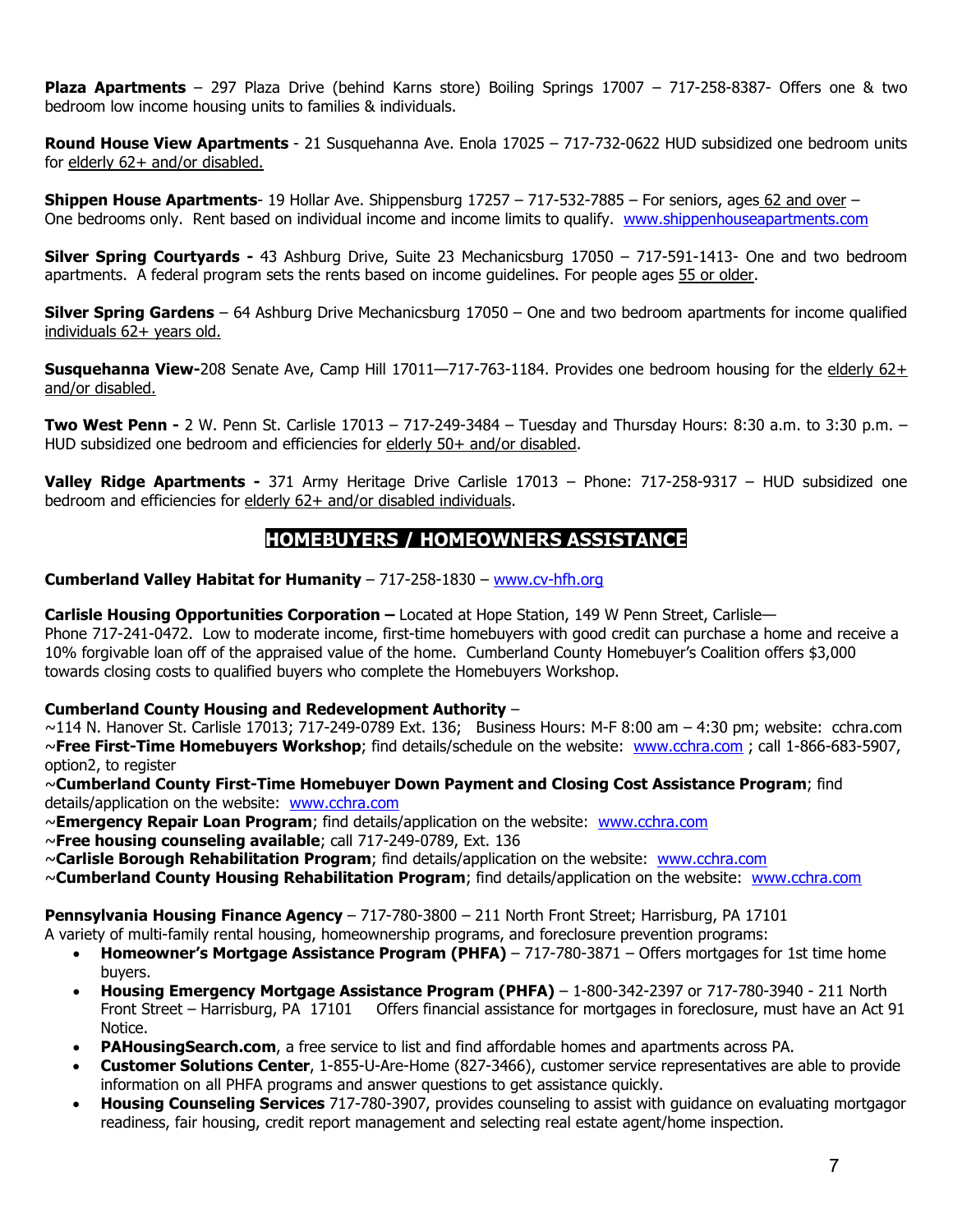### **CLOTHING AND NON-CONSUMABLE GOODS**

**Carlisle Area Family Life Center –** 155 N. Hanover St., Carlisle – 717-243-1918. Monday, Wednesday, Friday and Saturday hours: 10:00 am- 1:00 pm, Tuesday hours: 1:00pm-5:00pm and 7:00pm-9:00pm and Thursday hours: 7:00pm-9:00pm. Saturday hours: 10:00am-1:00pm (September-May) If not open and/or available can call the hotline at the National Life Center at 1-800-848-LOVE (5683). Maternity, newborn layettes, infant clothing up to 4T available, as well as diapers & related infant supplies.

**Bountiful Blessings -**P.O. Box 299 Mechanicsburg 17055 [www.bountifulblessings.com](http://www.bountifulblessings.com/) 717-802-1222**–** Offers nonconsumable goods to those in need. Those who receive through Bountiful Blessings are required to give back to the program through volunteer time.  $1^{st}$  & 3<sup>rd</sup> Wednesday from 5am – 7pm at the Trinity Evangelical Lutheran Church; 509 Hummel Avenue, Lemoyne, PA; 1<sup>st</sup> and 3<sup>rd</sup> Saturday 9:30 am-11:30 am at the Capital Area Christian Church 1775 Lambs Gap Road, Mechanicsburg, PA.

**Calvary United Methodist Church-** 700 Market Street Lemoyne. Distribution of clothes is on the 3<sup>rd</sup> Saturday of the month from 11:00 am-1:00 pm. Free lunch is provided the day of the clothing bank.

**Capital Area Pregnancy Center** – 2515 Old Gettysburg Road Camp Hill 17011 717-761-4411. Provides pregnancy testing, information about pregnancy, referrals for medical care, social services, adoption, foster care, legal services, short term housing for homeless clients, and support groups & clothing etc…for baby & mother to be.

**Christ United Methodist Church**-47 East King Street, Shippensburg 17257- 717-532-6850 -Clothing bank on Saturday mornings from 9am-11am, Call for more information. <http://www.christumcshipp.org/>

**Community Aid** 4833 Carlisle Pike Mechanicsburg, PA 17050 717-412-7706 Thrift store and donation center-faith based non-profit store providing clothing, household and collectible items. Neighbors helping neighbors and offering items of resale at affordable prices. 50% off all items on Wednesdays.

**Cumberland Valley Animal Shelter Thrift Store –** 1 E. King St. Shippensburg 17257 – 717-477-8025. Open Monday through Friday 9am- 5pm and Saturday 9am-5pm.

**Goodwill Boutique -** 1051 Hummel Avenue – Lemoyne 17043 – 717-737-6134 Monday to Saturday 9am-5pm. A source of low cost used clothing, used household goods and furniture.

**Goodwill Industries** – 105 Gateway Drive, Mechanicsburg 17055 – 717-691-3699 Hours: Monday thru Saturday 9:00 – 6:00 pm. & Sundays noon – 5:00 pm.

**The Ministry of St. Stephen Lutheran Church, New Kingston PA at the Flying J** Harrisburg Pike right off of 81. The  $1<sup>st</sup>$  and  $3<sup>rd</sup>$  Thursday from 7pm-9pm. Services provided: Showers, laundry and a meal.

**New Digs (Mission Central)** – 5 Pleasant View Drive Mechanicsburg 17055 – 717-620-9735 – [info@newdigsministry.org](mailto:info@newdigsministry.org) Assists individuals and families in Cumberland, Dauphin, & Perry Counties with limited assets. Provides donated household items and goods. Consumer must arrange for pick up and must be referred by an agency. Agency representative must complete a referral, liability waiver for a consumer, and inventory checklist.

**Salvation Army A.R.C. Thrift Store -** 3901 E. Trindle Rd. Camp Hill 17055 – 717-731-0576 Open 9:00 am. to 9:00 pm. Monday through Saturday. They accept Visa credit cards.

**The Meeting House** – 1155 Walnut Bottom Road Carlisle 17015 717-243-1863 Call about hours.

**Trinity Methodist Church -** Fellowship Building (Old Jackson School) 116 W. Main St. Walnut Bottom Rd. Walnut Bottom 17257. Phone: 717-532-7606 Open 2<sup>nd</sup> & 4<sup>th</sup> Wednesdays & Saturdays 9 am-12 Noon or call for more information.

### **FOOD**

**Cumberland County Assistance Office** – SNAP (Food Stamp) information available. 717-240-2700/800-269-0173 or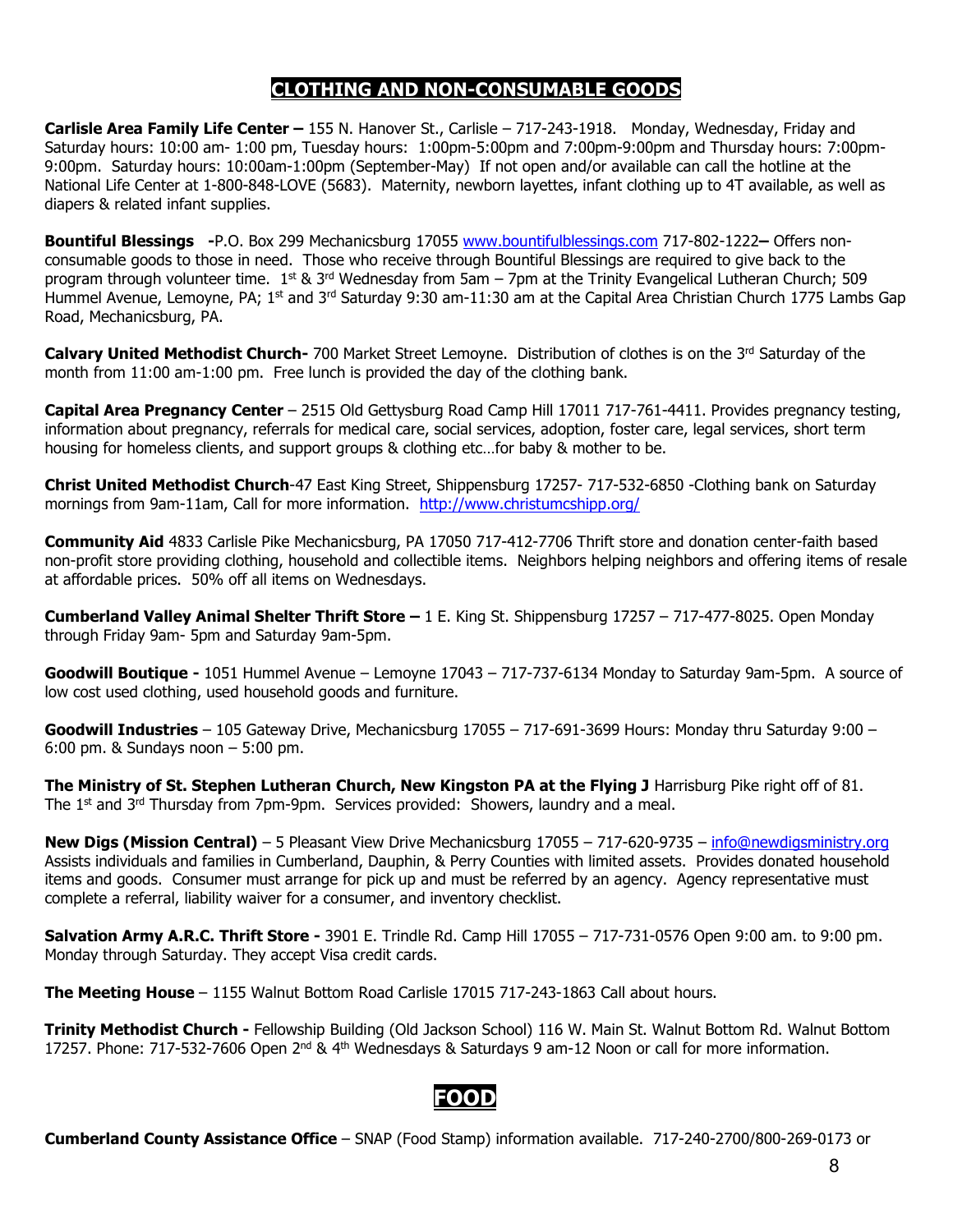Department of Human Services Helpline 1-800-692-7462/ TDD for hearing impairments 1-800-451-5886. Apply online for information through Compass website.

**Cumberland County Aging & Community Services -**1100 Claremont Road, Carlisle 17015 – Weekdays hours: 8:00 – 4:30 pm. 717-240-6110/888-697-0371 ex. 6110.

**Penn State Extension Nutrition Links Program** – 310 Allen Road, Suite 601, Carlisle, PA 17013 – 717-240-6503 Free Nutrition Education programs to participants eligible for public assistance to develop the knowledge and skills necessary to achieve a healthful diet on a limited budget.

**Tapestry of Health (WIC)** – 401 E. Louther Street, Suite 104 Carlisle 17013 - Weekday Hours: 8:00 am - 4:30 pm 717-243-0523/1-800-882-8812 - Provides food vouchers/nutrition education to low income children & pregnant women.

### **CUMBERLAND COUNTY FOOD BANKS**

The following is a listing of all Cumberland County Food Banks. Please inform your client(s) that they should use the one closest to their home.

**Big Spring Area Food Bank – Big Spring United Lutheran Church** 101 Crossroad School Road (near Rt. 641) Newville PA 17241 -717-422-4603

**Distribution Date & Time:** Last Monday of the month, except May, November, and December when distribution is the Monday preceding the holiday. **Director:** Shani Shenk 9:00am-11:00am

**Christian Life Assembly Food Bank –** 2645 Lisburn Road (At Church) Camp Hill PA 17011 717-737-6560**: Distribution Date & Time:** Second Tuesday 9:00am -12:00pm.

**Cornerstone Assembly: Five Loaves Food Pantry** – 32 S. Front Street Wormleysburg, PA 17043 717-737-1903 **Distribution Date & Time**: Every 3rd Saturday 10am-12pm **(Mobile food pantry through New Hope Ministries)**

**The King's Kettle Food Pantry** – 30 N. Fayette Street Shippensburg PA 17257 717-530-9200 **Distribution Date & Time:** 1st, 2<sup>nd</sup>, & 3<sup>rd</sup> Tuesdays of the month 5:00pm-6:30pm

**Mt. Holly Springs Food Bank** – 202 West Butler Street Mt. Holly Springs PA 17065 717-486-4883 Must reside in Mt. Holly Springs, Gardners, or Boiling Springs area. If new to the Food Bank, must bring a photo id and bill with current address within last 30 days.

**Distribution Date & Time**: Tuesdays 12:00pm - 2:00pm

**New Hope Ministries Food Bank (Mechanicsburg location)** – 5228 East Trindle Road Mechanicsburg PA 717-766-7333 **Distribution Date & Time**: Monday-Friday 9am-4pm by appointment Saturday 10am-12pm (no fifth Saturday appointments) Tuesday and Thursday evenings 7pm-9pm Tuesday 4pm-6pm (no fifth Tuesday appointments).

**New Hope Ministries Food Bank (Lemoyne location)** –701 Bosler Ave Lemoyne PA 717-774-6255 **Distribution Date & Time**: Monday-Friday 9am-4pm by appointment Saturday 10am-12pm (no fifth Saturday appointments) Thursday evenings 6:30pm-8:30pm (by appointment). Mobile Food Pantry: Third Saturday of each month from 10am-11am.

**Oasis of Love** – 303 South Washington Street Shippensburg PA 17257 717-532-5112 **Distribution Date & Time**: Provides emergency food boxes as needed. Mondays and Thursdays 11:00am -12:00pm provides baked goods and bread to those in need.

**Project SHARE** – 5 North Orange Street, Suite 4 Carlisle PA 17013 717-249-7773 [www.projectsharepa.org](http://www.projectsharepa.org/) Serving Carlisle, Mt. Holly Springs, Boiling Springs, Gardners, Plainfield, Middlesex and New Kingston **Distribution Date & Time:** (Based on the 3<sup>rd</sup> Thursday every month)

Tuesday 12:00pm-2:00pm, Wednesday 9:00am-11:00am, Thursday 3:30pm-5:30pm, Saturday 9:00am-11:00am **Farm Stand**: 123 Lincoln Street Carlisle PA 17013 Free produce and bread (Open every week except Distribution week)

• **Year Round Hours:** Tuesdays 3:00pm-5:00pm and Thursdays 12:00pm-2:00pm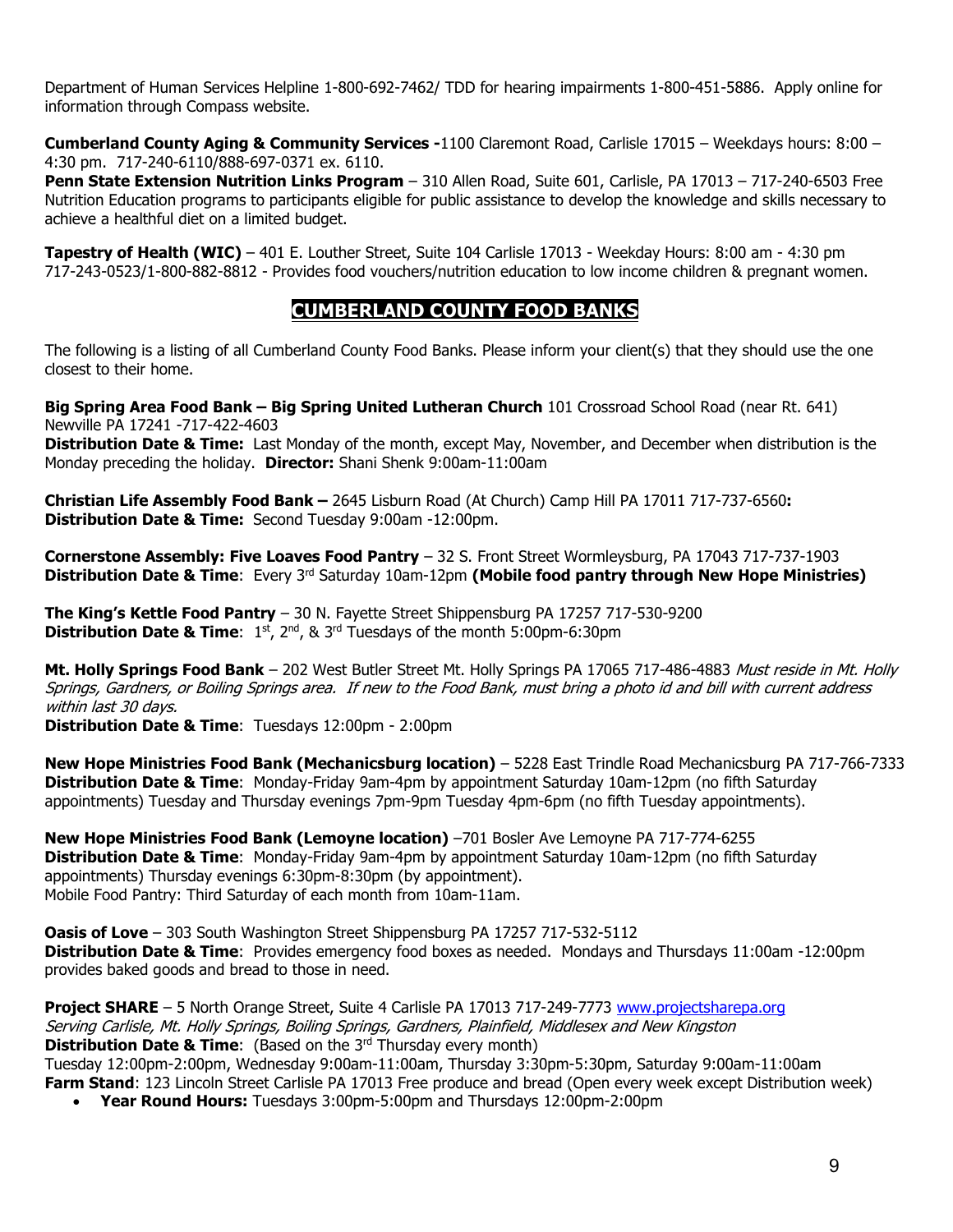**River of God Church** – 747 Wertzville Road Enola PA 17025 717-766-7333 (Mobile food pantry through New Hope Ministries)

**Distribution Date & Time:** Third Saturday every month 10:00am-11:00am

**The Salvation Army Choice Pantry** – 24 E. Pomfret Street (Social Services Office) Carlisle PA 17013 717-249-1411 \*\* Currently by appointment only\*\*

**Shippensburg Produce and Outreach** – 130 South Penn Street Shippensburg PA 17257 717-477-9100 Serving all eligible families in the Shippensburg Area School District and serves Cumberland and Franklin County residents of Shippensburg. Fresh vegetables, fruits, milk and eggs and other services weekly. **Distribution Date & Time**: Every Tuesday 4:00pm-6:00pm

**The Bridge** – 122 Geary Ave. New Cumberland PA 17070 717-774-6255 (West Shore Senior Center) **(Mobile food pantry through New Hope Ministries**) Contact information: Joanne Fortney 717-766-7333 x3012 **Distribution Date & Time:** Once a month on the second Wednesday 2:00pm-4:30pm

### **EDUCATION / EMPLOYMENT / INCOME / TRAINING**

**PA CareerLink Cumberland County** - 1 Alexandra Ct. Carlisle 17013 **(Across from Carlisle Regional Hospital)** 717-243-4431 - Weekdays 8:30 a.m. to 4:30 p.m. - Provides numerous services to persons seeking employment including skill assessments, internet job search capable in area & worldwide, resume services, veterans' assistance, & career guidance. Job mailing lists & other supportive services are available.

**Tri County Community Action (TCCA**) works with Cumberland County residents to gain economic success. TCCA uses a 3 tier model that includes the Getting Ahead in a Just-Gettin'-By World, Bridges out of Poverty, and the 3 to 5 year Economic Success Program. Offices are located at 130 S. Penn Street, Shippensburg, PA, 17257, (717) 532-8611 and 125 N. Enola Drive, Enola, PA, 17025, (717) 732-1944.

**Cumberland County Assistance Office** - 33 Westminster Drive Carlisle 17013 – 717-240-2700/800-269-0173 - Weekday Hours: 8:00 am. to 4:30 pm. Some emergency funds are available for very low income only. Directions: From Carlisle square, go East on High St. Go to 3rd traffic light. Bear right at road fork at third traffic light (Hess Station) onto York Rd. Follow York Rd. for about 3/4 mile. Turn right onto Petersburg Rd. Follow under the Rt. 81 overpass. Turn left onto Westminster Drive. You will see the office on your left. – Provides SNAP (food stamps) and medical insurance help to eligible residents. Emergency rent assistance is also available for eligible residents (ESA Funds-Emergency Shelter Allowance). Assistance w/ heating bills is offered in November (LIHEAP).

**Cumberland Link to Aging & Disability Resources –**1100 Claremont Road Carlisle 17015 – 717-240-7887

County Toll Free #: 1-888-697-0371 X7887/fax # 717-240-6118; "TTY: Please call PA Relay at 7-1-1." – Hours: 8:00 am. to 4:30 pm. weekdays - Information and referral services agency for persons of all ages with disabilities or for persons ages 60 and older. Email Inquiries: [thelink@ccpa.net](mailto:thelink@ccpa.net)

**Cyberspace –** 219 N Pitt St. Carlisle 17013 717-249-7267 – Hours: Tuesday through Saturday 1:00pm-5:00pm A computer/internet community resource center.

**Domestic Relations –** 13 N. Hanover St. Box 320 Carlisle 17013 – 717-240-6225/888-697-0371 ext. 6225 - Establishes and enforces child support orders, civil paternity cases and spousal support orders.

**Education for Children and Youth Experiencing Homelessness (ECYECH)—Lincoln Intermediate Unit #12, York, PA 17404 — 717-718-5924, Sonia Pitzi [www.iu12.org](http://www.iu12.org/) [www.facebook.com/ECYEHPA](http://www.facebook.com/ECYEHPA)** The program ensures that all children and youth experiencing homelessness, as defined in the McKinney-Vento Act, enroll, participate, and have the opportunity to succeed in school. Guarantee that they receive a free and appropriate public education and eliminate and/or reduce the educational barriers. Increase awareness about the nature and extent of the problems children and youth experiencing homelessness has enrolling in and gaining access to educational programs and by explaining and building on the laws and policies already in place, which overcome these barriers.

**Employment Skills Center** - 29 S. Hanover St., Carlisle 17013 – 717-243-6040 Hours: Monday thru Thursday 8:30 am-4:30pm, Closed on Fridays. Programs include: Adult Basic Education, GED Preparation and Testing, ESL (English as a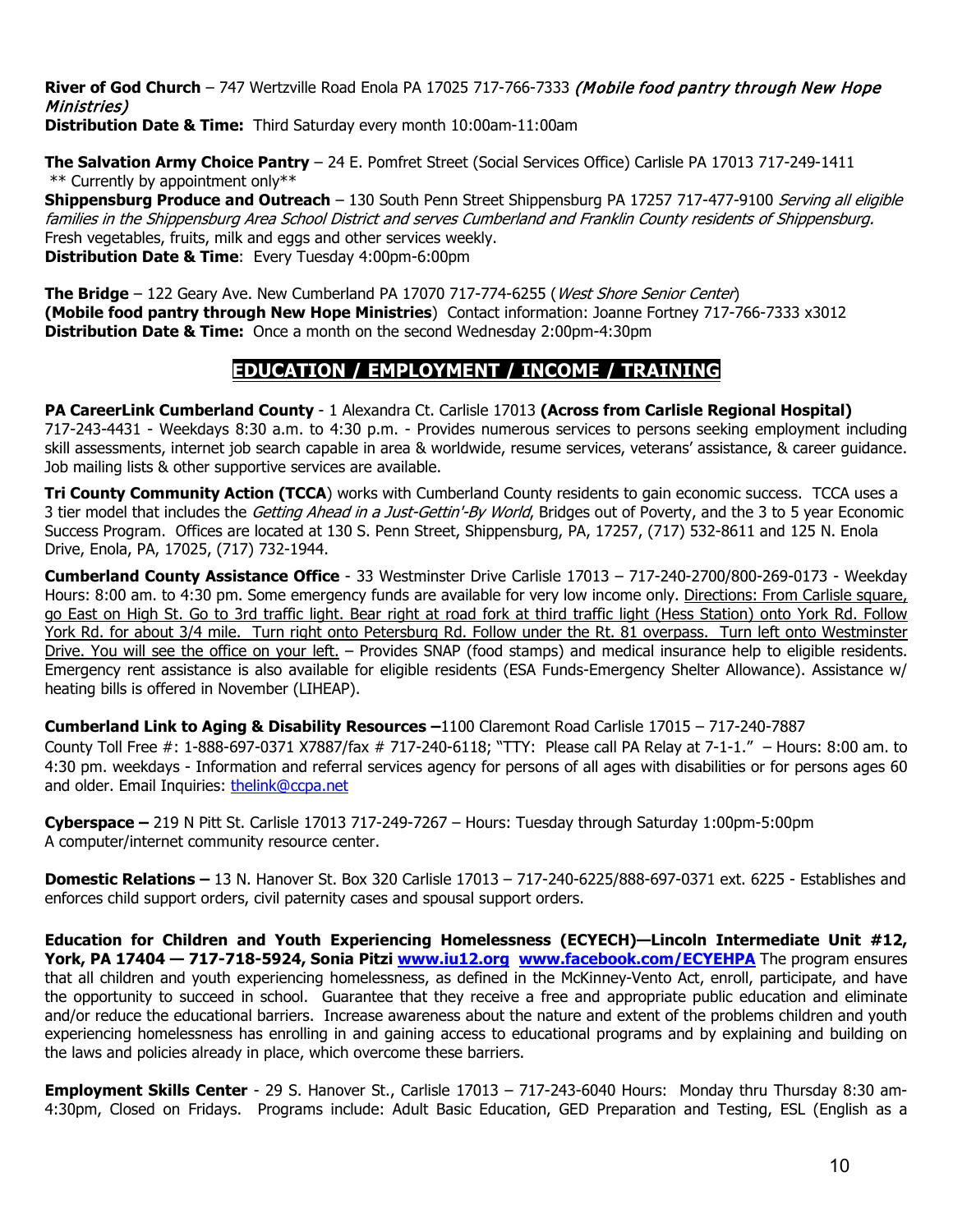Second Language), Nurse Aide Training, Forklift Training, and Workforce Development programs. [www.employmentskillscenter.org](http://www.employmentskillscenter.org/)

**Hope Station** – 149 W. Penn St. – Carlisle, PA 17013 – 717-249-0036/717-249-5144/fax #249-5228 – Weekdays 8:00 to 4:30. **Youth Trades Program** for students 6-12, learning trade skills. **Sustainable Employment Reentrants Program (SERP)**, individuals who have been incarcerated will participate in HACC's Step Program and job placement upon completion. Space provided for the community to utilize for classes, printing, faxing, or use of a computer. Summer Camp Scholarships available. Cultural Events and connecting to other resource organizations.

**New Hope Ministries (Enola) -** 110 Altoona Ave Enola 717-996-9006 Please call for available services.

**New Hope Ministries (Lemoyne) -** 701 Bosler Avenue Lemoyne 717-774-6255

**New Hope Ministries (Mechanicsburg) -** 5228 East Trindle Road Mechanicsburg, PA 17050 717-766-7333 **Job Junction:** helping people build resumes, job search assistance and application process assistance. **Training programs**: Forklift training classes, CDL Class A training program, and Nursing Assistant training. Welding, CDA, Rise up, HVAC, Logistics/Warehouse, Precision Machining. Soft Skills classes and Cooking classes are offered as well as a GED Program (held at the Mechanicsburg location).

**Office of Vocational Rehabilitation (OVR)** – OVR Harrisburg District Office is located at the Forum Place, 555 Walnut Street, 8<sup>th</sup> Floor, Harrisburg, PA 17101-717-787-7834/800-442-6352-weekdays 8:00am to 4:30pm. OVR provides vocational rehabilitation services to help persons with disabilities prepare for, obtain or maintain employment. Services are provided on an individual basis. The OVR counselor, during face-to-face interviews, assists customers in selecting their choice of vocational goals, services, and service providers. Counseling and guidance, diagnostic services, assessments, information and referral, job development and placement, and personal services such as readers or sign language interpreters are provided at no cost to the individual. Referrals to OVR can be made by agencies, schools, clergy, hospitals, families or any interested individuals.

**Penn State Extension of Cumberland County Office** – 310 Allen Road, Suite 601 Carlisle 17013 - 717-240-6500 – 717- 697-0371 ext. 6500 717-532-7286 ext. 6500 - Assists w/ water tests, home gardening and home food preservation questions. Available access to free local and state information.

**Rescare Workforce Services (formally ARBOR, Teen Works)-**401 E. Louther Street Carlisle, PA 17013 717-245-2785. Serves teens ages 16-21 who are out of school and unemployed or underemployed. Services offered: GED and literacy classes, job search and placement help, college prep, and help with drug and alcohol, housing, personal relationships, re-entry and other transition problems.

**Shippensburg University Pride Center** - 1871 Old Main Dr. Room 230 Shippensburg, PA 17257 – 717-477-1291 Hours: Monday-Friday 8-4:30. Programs include: Mentor/Mentee Program for LGBTQIA individuals; Safe Zone trainings for individuals and organizations on campus and in Cumberland/Franklin Counties; LGBTQIA Equity & Inclusion Consultation and Training; LGBTQIA Resource and Referrals. [www.ship.edu/pride](http://www.ship.edu/pride)

**Social Security Hotline** - 800-772-1213/800-288-7185 TDD - Weekdays 7:00 am to 7:00 pm – Info. on Social Security. **Social Security Administration** – 200 S. Spring Garden St. **– Carlisle** 17013 – 717-243-0085/1-866-635-0507 or 555 Walnut St. **Harrisburg** 17111 – 717-782-3400 – Weekdays 8-4:00 - Apply here for any federal disability/retirement income, get income disability/SS# proof.

**The Arc of Cumberland and Perry Counties (CPARC)** – 71 Ashland Ave. Carlisle 17013 – 717-249-2611 –**Advocacy Services:** provides 1 to 1 direct advocacy, education and resources to adults with intellectual disabilities and families who have a family member with an intellectual disability in accessing special education or adult services. **Family Education** provides individual and group education to families of individuals with intellectual disabilities on a variety of topics including estate planning, special needs trusts, ABLE accounts, behavior support, autism, Fetal Alcohol Syndrome Disorder, etc.

| Abacus Staffing           | 19 S. Hanover Street-Carlisle    | 251-1877 |
|---------------------------|----------------------------------|----------|
| Abel Personnel/Abel Temps | 1300 Market Street - Lemoyne     | 761-8111 |
|                           | 3356 Paxton Street - Harrisburg  | 561-2222 |
| ADDECO                    | 4811 Jonestown Road - Harrisburg | 526-7887 |

#### **Temporary Agencies**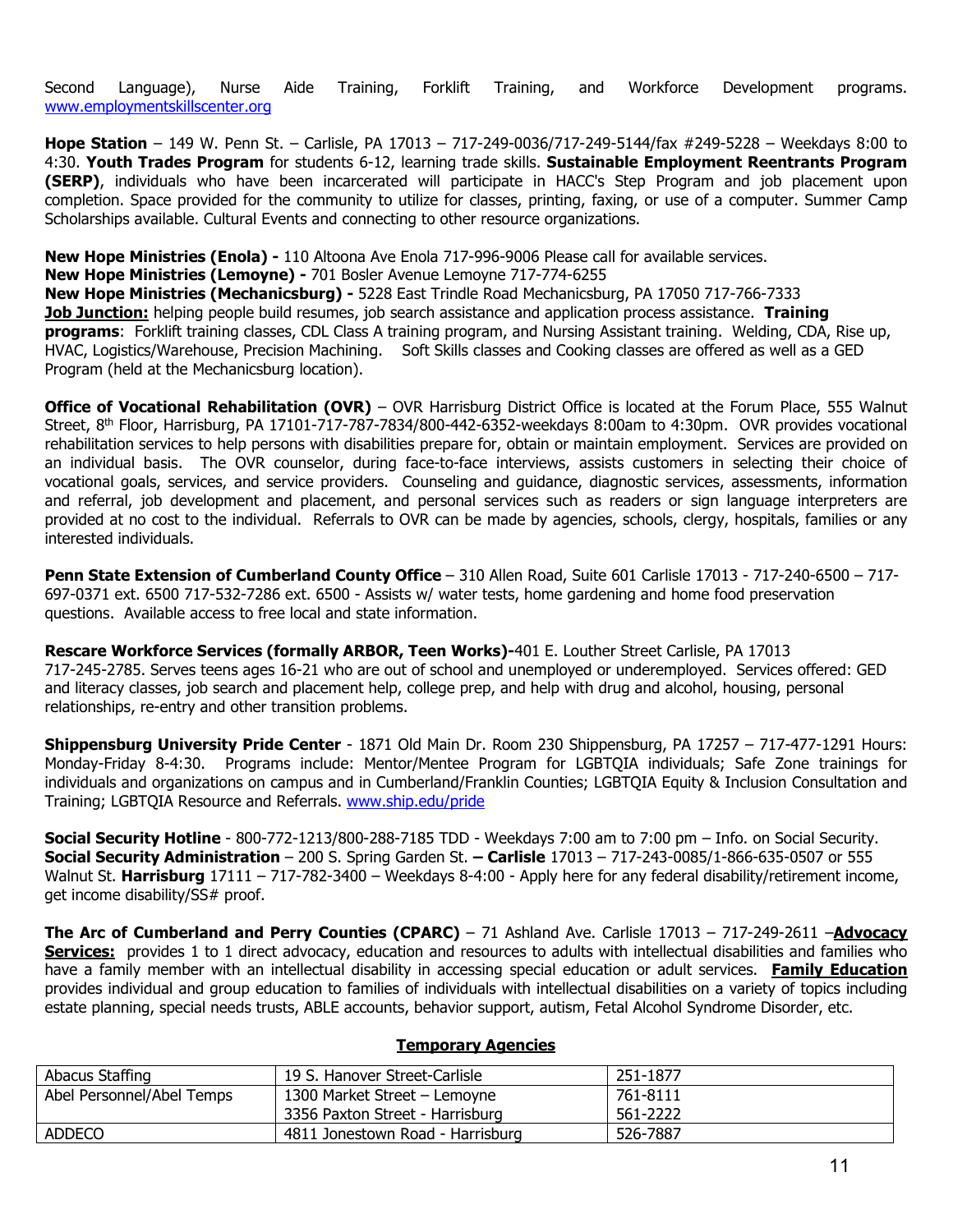| Appleone Employment Services        | 4242 Carlisle Pike Suite 237 - Camp Hill | 1-800-564-5644 |
|-------------------------------------|------------------------------------------|----------------|
| Axiom Staffing Group                | 202 S. Conestoga Drive - Shippensburg    | 300-7040       |
| Career Services Group               | 176 Cumberland Pkwy. Mechanicsburg       | 691-1129       |
| County Wide Staffing LLC            | 370 Market Street - Lemoyne              | 920-3970       |
| Drexel Group                        | 1832 Market Street - Camp Hill           | 730-9841       |
| Elwood Staffing                     | 1505 Market Street - Camp Hill           | 737-5001       |
|                                     | 1909 Ritner Highway - Carlisle           | 218-5011       |
| <b>Integrity Staffing Solutions</b> | 675 Allen Road-Carlisle                  | 601-2777       |
| <b>JFC Staffing Companies</b>       | 101 W. High Street - Carlisle            | 243-4475       |
|                                     | 1520 Market Street - Camp Hill           | 761-8095       |
|                                     | 3350 Paxton Street Suite 6 - Harrisburg  | 657-4923       |
|                                     | 634 Lincoln Way East - Chambersburg      | 709-9675       |
| Kelly Staffing                      | Brookwood Ave - Carlisle                 | 609-1020       |
| Keystone Staffing                   | 360 Market Street - Lemoyne              | 761-5860       |
| Manpower                            | 950 Walnut Bottom Road - Carlisle        | 258-1945       |
|                                     | 433 N. Enola Road - Enola                | 540-6000       |
|                                     | 979 Wayne Ave Suite 40 - Chambersburg    | 262-2253       |
| <b>MDT Personnel</b>                | 940 Century Drive - Mechanicsburg        | 691-6801       |
| <b>Olsten Staffing Services</b>     | 4750 Carlisle Pike - Mechanicsburg       | 731-6100       |
| Prologistix                         | 1 Alexandra Court - Carlisle             | 558-0450       |
| <b>REM</b>                          | 840 Market Street - Lemoyne              | 920-8727       |
| Robert Half Staffing Agency         | 4999 Louise Drive - Mechanicsburg        | 836-1252       |
| Signature Staffing                  | 814 Market Street - Lemoyne              | 731-8777       |
| Spherion                            | 401 E. Louther Street Ent 2 Suite 306    | 651-1200       |
|                                     | Carlisle                                 |                |
| <b>Staffmark</b>                    | 80 S. Middlesex Road -Carlisle           | 960-1623       |
| Staff Management                    | 400 Park Dr. - Carlisle                  | 486-3630       |
| <b>Staffing Service USA</b>         | 3512 Trindle Road -Camp Hill             | 745-0302       |
| <b>SURGE Staffing</b>               | 200 S. Garden St. - Carlisle             | 506-5008       |

## **MEDICAL/SOCIAL SERVICES**

**Alzheimer's Association Helpline-** The Alzheimer's Association 24/7 Helpline (800.272.3900) is available around the clock, 365 days a year. Through this free service, specialists and master's-level clinicians offer confidential support and information to people living with the disease, caregivers, families and the public.

**AMEND** provides a 26-week educational curriculum based on the Duluth model-nationally recognized as the best means of challenging and modifying men's physical and emotional abuse of their intimate partners. The **AMEND** class meets on Thursday evenings from 6:00 p.m. to 8:00 p.m. At St. Paul's Evangelical Lutheran Church in Carlisle.Potential participants complete an intake interview, assessment, and orientation before starting group. For more information call 717-480-0489 and ask for Eric or view the website at [www.dvscp.org](http://www.dvscp.org/)

**American Red Cross** – 79 East Pomfret St., Carlisle PA 17013 – 717-243-3101 Weekday Hours: By appointment. After-hour emergencies, same # to 24 hour answering service

**Caring Place** – 3 Walnut St. Suite 200, Lemoyne 17043 –717-302-8404 (manager) and 717-302-8402(Education and Outreach coordinator) – Provides free grief support for children, adolescents & their families.

**UPMC Carlisle Medical Center** - 361 Alexander Spring Rd. Carlisle 17013 – 717-249-1212

**Center for Independent Living (CIL)** – 717-731-1900/800-323-6060/731-1077 TDD Information & referral + advocacy services to all area persons with disabilities, also locates medical supplies and equipment to impaired persons. Living Well Program.

**Chambersburg Hospital** (Shippensburg area) - 112 N. Seventh St. Chambersburg 17201 – 717-267-3000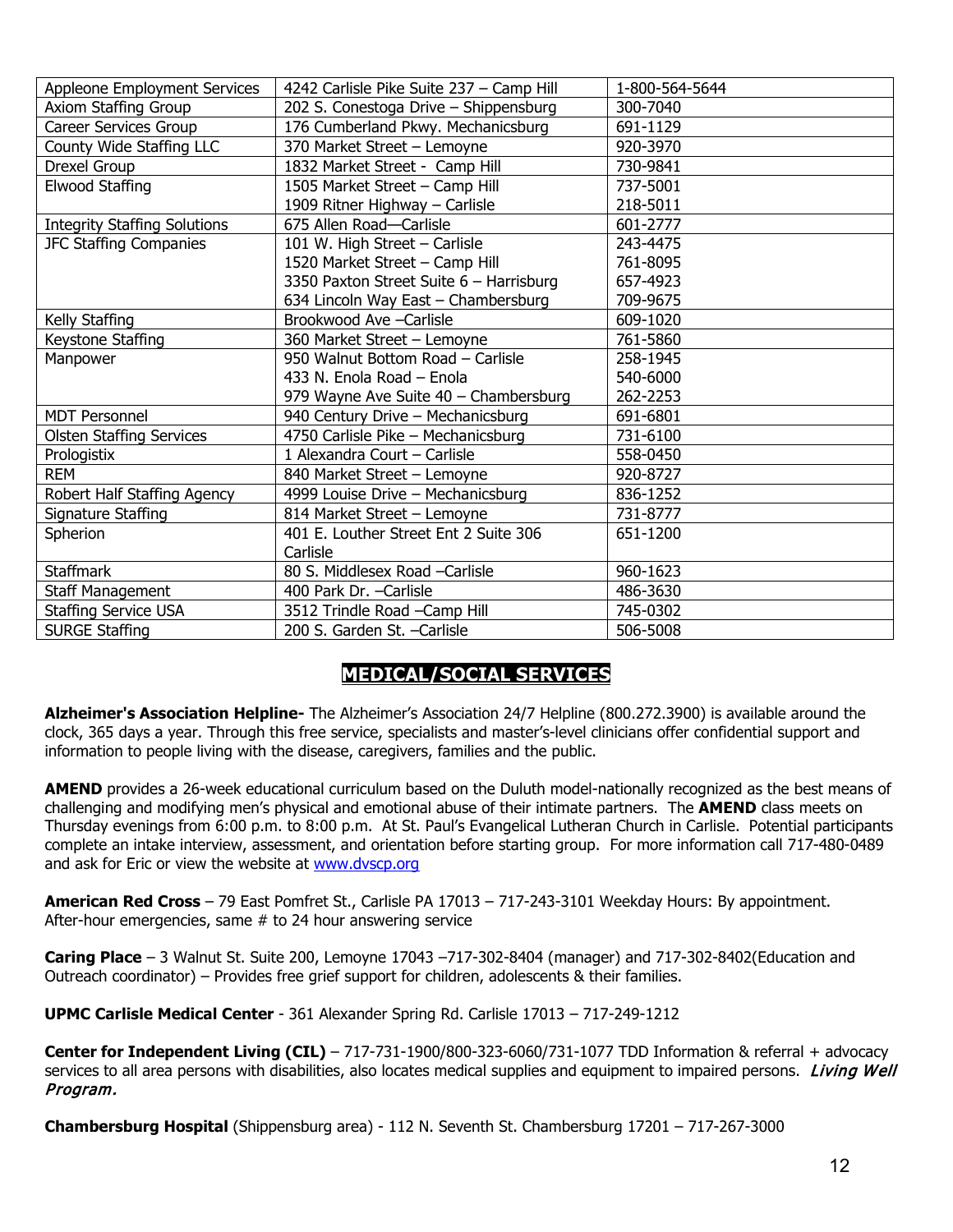**Changing Hands-**717-737-3477 or 1-800-998-4827**-**for those who have a need for home medical equipment or assistive technology but have limited insurance coverage or limited financial resources. They work through local Agencies on Aging and various human services organizations to provide support for individuals who might benefit from recycled equipment (walkers, Hoyer lifts, bath seats and toilet seats, manual/power wheelchairs, daily living aids, communication devices, assistive listening devices, blind/vision aids, etc…)

**CHIP** - 800-543-7101 - Offers free services for children's medical care offered to children ages 0 through 15.

**CUMBERLAND CARES for Families (Cumberland County Aging & Community Services)** –20 North Hanover Street, 3<sup>rd</sup> Floor, Carlisle, Pa 17013 – 717-240-6172. An in-home visitation program to support and educate parents of children (pre-natal to age 5). **Cumberland Cares for Families** focuses on the goals established by the parent(s)/or caregiver(s). Direct help with child development and parenting skills is offered along with information and support to access other social services to meet financial, medical, counseling, housing, legal, educational needs, etc...No fees!

**Cumberland County Aging & Community Services** – 1100 Claremont Road Carlisle 17015 717-240-6110/ 1-888-697-0371 ext. 6110- Weekdays 8:00 a.m. to 4:30 p.m. Available services and programs**: Information & Assistance, LINK, Apprise, Transportation (rabbit transportation), Home Modification, Caregiver Support Program (CSP), Grandparent Support Group, OPTIONS, Legal Services, Ombudsman Program, Older Adult Protective Services, Community Health Choices (CHC) Waiver Program, Meal Programs (Meals on Wheels), Senior Centers, Cumberland Cares for Families and Homeless Assistance Program**.

**Cumberland Link to Aging & Disability Resources –**1100 Claremont Road Carlisle 17015 – 717-240-7887 County Toll Free #: 1-888-697-0371 X7887/fax # 717-240-6118; "TTY: Please call PA Relay at 7-1-1." – Hours: 8:00 am. to 4:30 pm. weekdays - Information and referral services agency for persons of all ages with disabilities or for persons ages 60 and older. Email Inquiries: [thelink@ccpa.net](mailto:thelink@ccpa.net) 

**The Arc of Cumberland and Perry Counties (CPARC)** – 71 Ashland Ave. Carlisle 17013 – 249-2611 – provides an **Advocacy Program** provides education and information to adults & families with special needs in accessing community services. **Family Education** acts as a community-based outreach service by providing individual counseling to persons with disabilities as well supportive and educational services to involved families/individuals of disabled persons.

**Cumberland/Perry Warm Line** 1-877-243-7153 – Hours of Operation: Monday and Friday 7pm-9pm, Tuesday through Thursday 7pm-10pm, and Saturday and Sunday 1pm-4pm, 6pm-9pm. Merakey Star Center Warm Line is a toll free peersupport telephone service for people with mental health concerns or issues who reside in Cumberland and Perry counties. **Non-crisis calls only.** Not an information or referral service.

**Disaster Assistance** - American Red Cross East Cumberland County - 234-3101 West Cumberland - 243-5211

**Drug & Alcohol Counseling Services –** These agencies provide various types of counseling services on a sliding scale fee & include:

**Cumberland and Perry County Drug & Alcohol Services** - 16 W. High St. 3rd Fl. Carlisle 17013 – 717-240-6300 888-697-0371 ext. 6300

**Drug & Alcohol Outpatient Services** - 503 N. 21st St. Camp Hill 17011 – 717-763-2369 **Merakey formerly The Stevens Center** - 33 State Ave. Carlisle 17013 – 717-243-9000 **RASE Project (Main Office) -** 100 North Cameron Street Suite 401-E Harrisburg, PA 17101 Phone: 717-232-8535 Office locations in Carlisle, Lancaster, Lebanon, York and Hanover. **RASE Project (Carlisle)** – 1200 Walnut Bottom Road Carlisle PA 17015 – 717-249-6499- A recovery community organization providing support for those in recovery from, or affected by substance use disorders. Services include: Recovery Support Services, Vivitrol Coordination of Care, Buprenorphine Coordination of Care, Recovery House for Women, Recovery 101 and Life Skills Groups, Training, Education and Advocacy Services.

**Health Share-**Provides low/middle income persons needing medical help w/ affordable services. Examples of services offered include: office visits, eye, dental, &/or prescription assistance. Those persons served are not covered by the Medical Assistance Program or cannot locate a medical professional to provide needed services. Many have limited or no health insurance. Locations include: **Mechanicsburg Area -** New Hope Ministries, 5228 East Trindle Road Mechanicsburg 17050 – 717-766-7333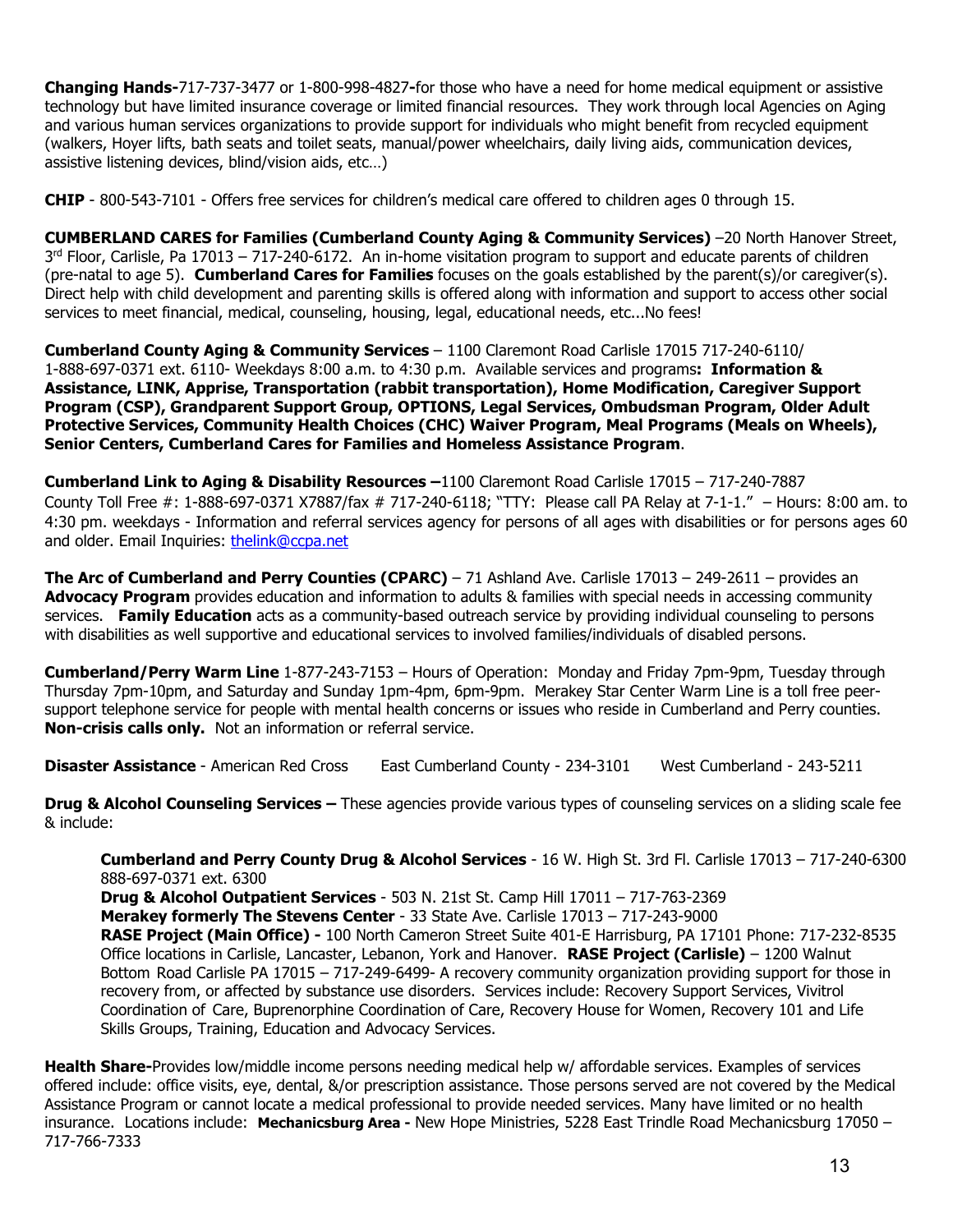**West Shore Area – (Camp Hill, Enola, Lemoyne, New Cumberland & West Fairview)** Tri County Community Action 125 North Enola Drive – Suite 204B Enola 17025 – 717-732-1944

**Healthy Baby Helpline** – 800-986-2229 – Provides possible affordable pre/post-natal care to mothers.

**Healthy Kids Helpline** – Chip information, Free/reduced child immunization help. 1-800-986-5437; M-F 8AM – 8PM and Saturday 9AM – 3PM; www.helpinpa.state.pa.us

**Healthy Rx Program** – An affordable on-going prescription program available through the Sadler Health Center Corporation in Carlisle. Call 717-218-6670 for program eligibility.

**Hospice of Central PA** 17 E. High Street, Carlisle PA 717-241-0014-offers physical, emotional, and spiritual support for individuals and families who are facing any life-limiting illness, when goals shift from cure to comfort. Grief and loss support available to anyone in the community, even if their loved one was not cared for by Hospice.

**LIFE Lutheran Services** – 1920 Good Hope Road Hampden Township 17025 717-728-5433- LIFE is a program of complete health care for Cumberland County residents aged 55 or better. LIFE keeps you at home by providing: All Medical Care, Home Care, Prescriptions, Rehab Therapies, Activities at the LIFE Center, and Transportation to the LIFE Center and medical appointments. Medicare and Medicaid coverage.

#### **Mental Health Concerns**

**Crisis Intervention –West Shore Area**– 717-763-2222 **Carlisle Area**– 717-243-6005 **1-866-350-HELP (4357)-East and West Cumberland County**

- **Cumberland/Perry Counties Mental Health Services**  1615 Ritner Highway Carlisle 17013 717-240- 6320/717-697-0371 ext. 6320/717-532-7286 ext. 6320
- **Diakon Family Services of the Capitol Region** 717-795-0330/800-700-6868 office at St. Paul's Lutheran Church in Carlisle – counseling on a sliding scale fee & accept an Access card.
- **Diakon Lutheran Social Ministries**  960 Century Drive, Mechanicsburg, PA 17055 717-795-0300/ 877-342- 5667
- **Franklin Family Services** 816 Belvedere Street Carlisle 17013 717-243-6500 Chambersburg location 131 East McKinley Street Chambersburg 17201 717-267-1515
- **Merakey**  33 State Ave. Carlisle 17013 717-243-6033
- **National Suicide Prevention Lifeline-** 1-800-273-8255
- **PA Counseling Services**  717-249-3169 WRAP around/Family based services. 717-245-9255 Outpatient & Meds management services. MA clinic, school based programs, psychiatric services.
- **Penn State Health Holy Spirit Medical Center Behavioral Health Services**  503 N. 21st St. Camp Hill 17011 717-763-2228

#### **Nurse-Family Partnership at UPMC-**2645 North 3rd St, 3rd floor, Harrisburg PA 17110

Phone: 717-782-2335<https://www.nursefamilypartnership.org/first-time-moms/> Registered Nurses are partnered with first time pregnant, income eligible women living in **Cumberland, Perry, Dauphin, Franklin** and **Lebanon** Counties, beginning early in pregnancy, and continuing until the first baby turns two years old. Home visits provide education, support, and advocacy. Nurses focus on the strengths of the family in order to achieve a healthy pregnancy outcome, optimal child health and development and economic self-sufficiency. The schedule and content of visits is tailored to the client. (Some clients who have had other children may also be eligible. Please call for more information.) This service is free and voluntary.

**PARTNERSHIPS for Better Health -**274 Wilson Street Carlisle 17013 -717-960-9009 Our mission is to identify and address health care needs and policies, promote responsible health practices and enhance access to and delivery of health services throughout parts of Cumberland, Perry, Adams and Franklin Counties.

**Penn State Health Holy Spirit Hospital -** 503 N 21st St. Camp Hill 17011 - 717-763-2100

**Pinnacle West Shore Hospital** 1995 Technology Pkwy Mechanicsburg, PA 17050 717-791-2600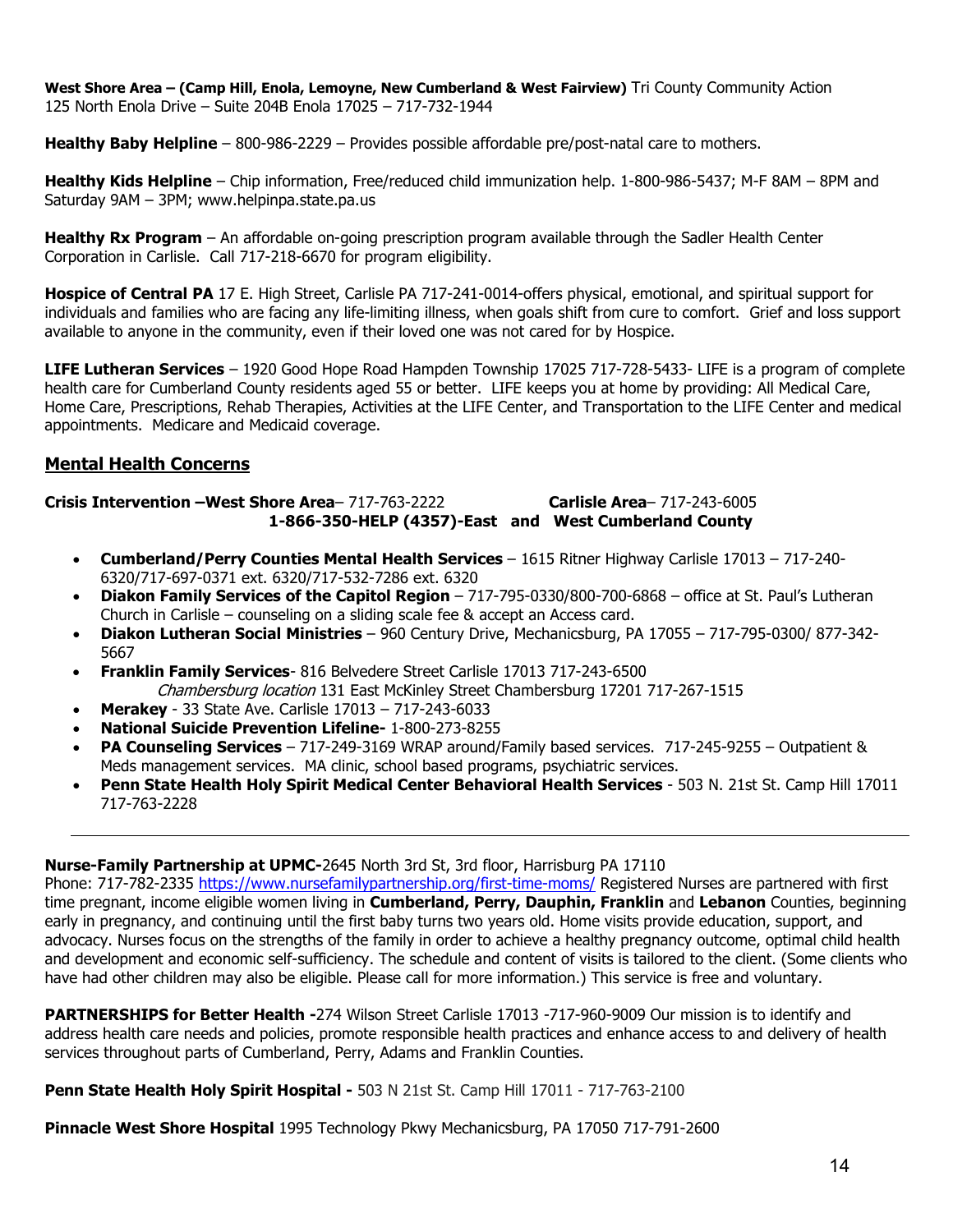#### **Poison Control Emergencies Calls** 1-800-222-1222

#### **Rape Crisis Services Hotline** – 1-888-727-2877

**Restorative Interventions (RI)** 717-329-0578 – New Cumberland, PA; A family intervention-wellness service for families who are experiencing addiction. RI uses the ARISE invitational model of intervention to motivate the resistant addicted loved one to seek help. RI utilizes the family's resilience, strengths, and motivation for change to motivate the addicted loved one into treatment.[www.restorativeinterventions.com](http://www.restorativeinterventions.com/)

**Sadler Health Center Corporation** - 100 N. Hanover St. Carlisle 17013 - 1-866 Sadler7 Offers dental, medical, mental health, cessation smoking program & health education services. Call 717-218-6670/1-866-SADLER for hours & appointments.

**She's Somebody's Daughter**- Lemoyne, 17043- 717-382-8635- [www.shessomebodysdaughter.org](http://www.shessomebodysdaughter.org/) We offer a holistic support system for women affected by sexual exploitation. Our drop-in center is a safe place for therapeutic programing, support groups, mentoring, Bible study, and help connecting to resources needed. We also offer Ending the Game which is an intervention curriculum reducing recidivism by breaking bonds of attachment to traffickers and "The Game" lifestyle. SSD provides a trafficking simulation experience as a prevention effort for youth, as well as trafficking trainings.

#### **Shippensburg Community Nurse** – Dee Parsons – 717-530-7900

**Shippensburg Health Care Center,** located in Shippensburg, PA, offers a new way to think about senior care by providing new and innovative services to our residents and their families. Those services include rehabilitation, long term care, respite care, and independent living suites. Please call 717-530-8300 to inquire about our services or to schedule a tour.

**State Health Center** - 431 E. North St. Carlisle 17013 – 717-243-5151/717-697-6549 Weekday Hours: 8:30 to 4:30 pm. - Provides affordable child immunizations, HIV testing including pre & post IV testing, TB testing & treatment, home visits for health teaching, & an extensive collection of information on medical & disease concerns.

**State Health Hotline** - 800-692-7254 - Information & referral services on general health concerns.

#### **TRANSPORTATION**

**Capital Area Transit (CAT) (main bus station)** - 901 N. Cameron Street Harrisburg 17110 717-238-8304 - Provides transit services w/ reduced fees. Call for free bus route booklet.

**His Hands Auto Repair Ministry -**730 N. College Street Carlisle 17013 717-258-5483.

**LifeCycle** - Bicycle Ministry in the Greater Carlisle area that provides quality, safe bicycles for transportation, leisure, and wellness to individuals of all ages. Contact New Life Community Church 717-240-0060.

**New Hope Ministries (Enola)** 110Altoona Ave Enola 17025 717-996-9006 **New Hope Ministries (Lemoyne)** 701 Bosler Ave. Lemoyne 17043 - 717-774-6255 **New Hope Ministries (Mechanicsburg)-**5228 East Trindle Road Mechanicsburg 17050 – 717-766-7333 Assistance with vehicle repairs, insurance and transportation needs, and fuel assistance related to employment/medical care and they must be currently enrolled as a New Hope guest receiving services.

**rabbittransit** – 1230 Roosevelt Avenue, York, PA 17404 – 1-800-632-9063 - Provides free and reduced cost transportation depending on a person's qualifying background. Senior citizens, persons with disabilities, mental health/intellectual disability clients, and Medical Assistance clients are eligible. Contact rabbittransit for more information on eligibility, application processes, service delivery guidelines, and cost.

**Raider Regional Transit** – Shippensburg area transit services. Free to senior citizens w/ Commonwealth ID card & to Shippensburg University Students w/ Student ID. Call 717-530-8891 for additional information.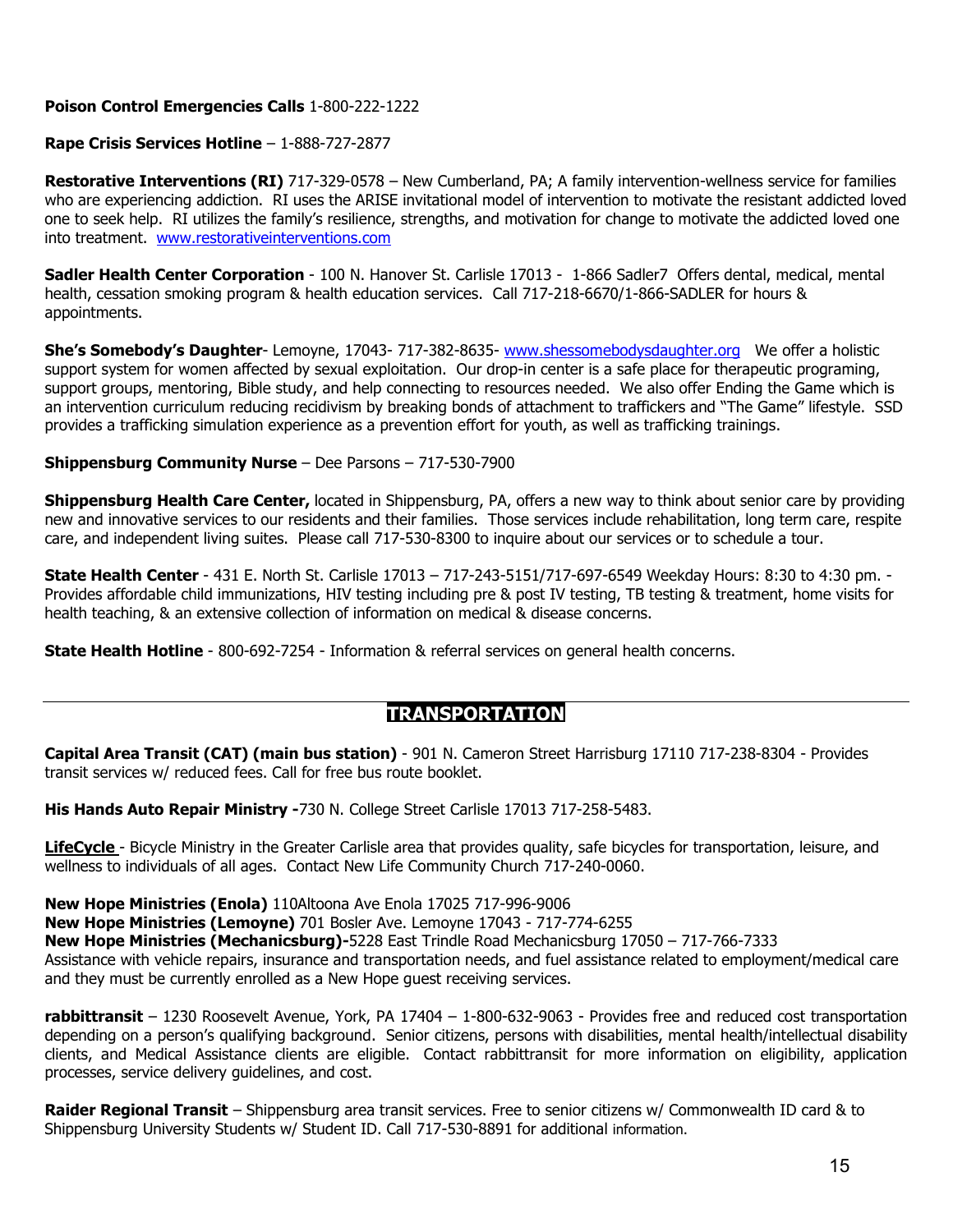**Salvation Army -**Social Services Center 24 E. Pomfret St. Carlisle 17013 -717-249-1411 Bus tickets and gas cards for employment and medical purposes are available.

### **LEGAL**

#### **Hotlines:**

- Lawyer Referral Services 800-692-7375/238-6807; Consumer Complaints 800-782-1110
- Consumer Protection 800-441-2555

**Better Business Bureau** – 717-291-1151/800-955-5100 - Counseling regarding reliable reports on area businesses & charities.

**Cumberland County Bar Association Lawyer Referral Service** 717-249-3166 or 1-800-990-9108 (within PA) Under the CCBA's LRS program, participating attorneys agree to a  $1/2$  hour consultation for \$25.00. Should work be beyond the first half hour be warranted, fees are agreed upon between the attorney and the client. [www.CumberlandBar.com](http://www.cumberlandbar.com/)

**Dickinson Family Law Clinic/Disability Law Clinic** - 45 N. Pitt St. Carlisle 17013 – 717-243-2968 Weekday Hours: 8:30 am. to 4:30 pm. - Provides free legal assistance as needed to area low income persons.

**Mid-Penn Legal Services–Cumberland County** – 401 East Louther Street – Suite 103 – Carlisle 17013 – 717-243-9400/ 800-822-5288 Weekday Hours: 8:30 am to 4:30 pm - Serves persons of low income w/ free legal advice. Performs services especially in areas of crisis, domestic violence, housing concerns, evictions, custody (limited), public benefits, and unemployment issues. The intake line closes at 330pm, but the office is still open to 430pm.

**Neighborhood Dispute Settlement –** 315 Peffer St.-Harrisburg, PA 17102 – 717-233-8255/800-324-4453 – Weekdays 9:00 a.m. to 4:30 p.m. – provides mediation services to clients, despite inability to pay, in order to solve disputes between clients & landlords, businesses, employers, neighbors, etc.

### **VETERANS PROGRAMS AND SERVICES**

**Cumberland County Veteran's Affairs** - 20 N. Hanover St., 1st Floor, Suite 103 Carlisle 17013 – 717-240-6178 1-888-697-0371 ext. 6178 - Information/referral services to veterans & their families. **Veterans Benefits Hotline** -1- 800- 827-1000.

**Health Care for Homeless Veterans Program – Lebanon VA Medical Center** 1700 South Lincoln Avenue Lebanon 17042 1-800-409-8771 The program's goal is to reduce homelessness among Veterans by conducting outreach and bringing Veterans into treatment and rehabilitative programs.

**Lebanon VA Center**- 717-730-9782 - Provides medical help to veterans and social service programs and support.

**Volunteers of America Pennsylvania Supportive Services for Veteran Families** – 2112 Walnut Street Harrisburg 17013 – 717-236-1440 X16 Services provided: Case management for qualifying veterans/ veteran family for rapid rehousing or imminent risk of homelessness including: Potential temporary financial assistance to secure and stabilize housing, potential temporary assistance with utility costs; public transportation, referral services and assistance with employment services, veteran benefits and health care navigation. The organization serves Adams, Cumberland, Dauphin, Lebanon, Lancaster, Perry and York counties.

### **UTILITIES**

**Adams Electric –** 204 W. King St. Shippensburg 17257 – 717-532-2214/888-232-6732 - Adams Electric Help–Serving all area customers in Big Spring School District is Neighbors in Christ--- SCCAP in Chambersburg also provides possible financial help (717-263-5060 ext. 252). For Complaints **–** Call PA Legal Services at 1-800-732-3545

**Cumberland County Assistance Office** - 33 Westminster Drive Carlisle 17013 – 717-240-2700/800-269-0173 – A heating assistance program (LIHEAP) for low income households. Program runs from November thru March.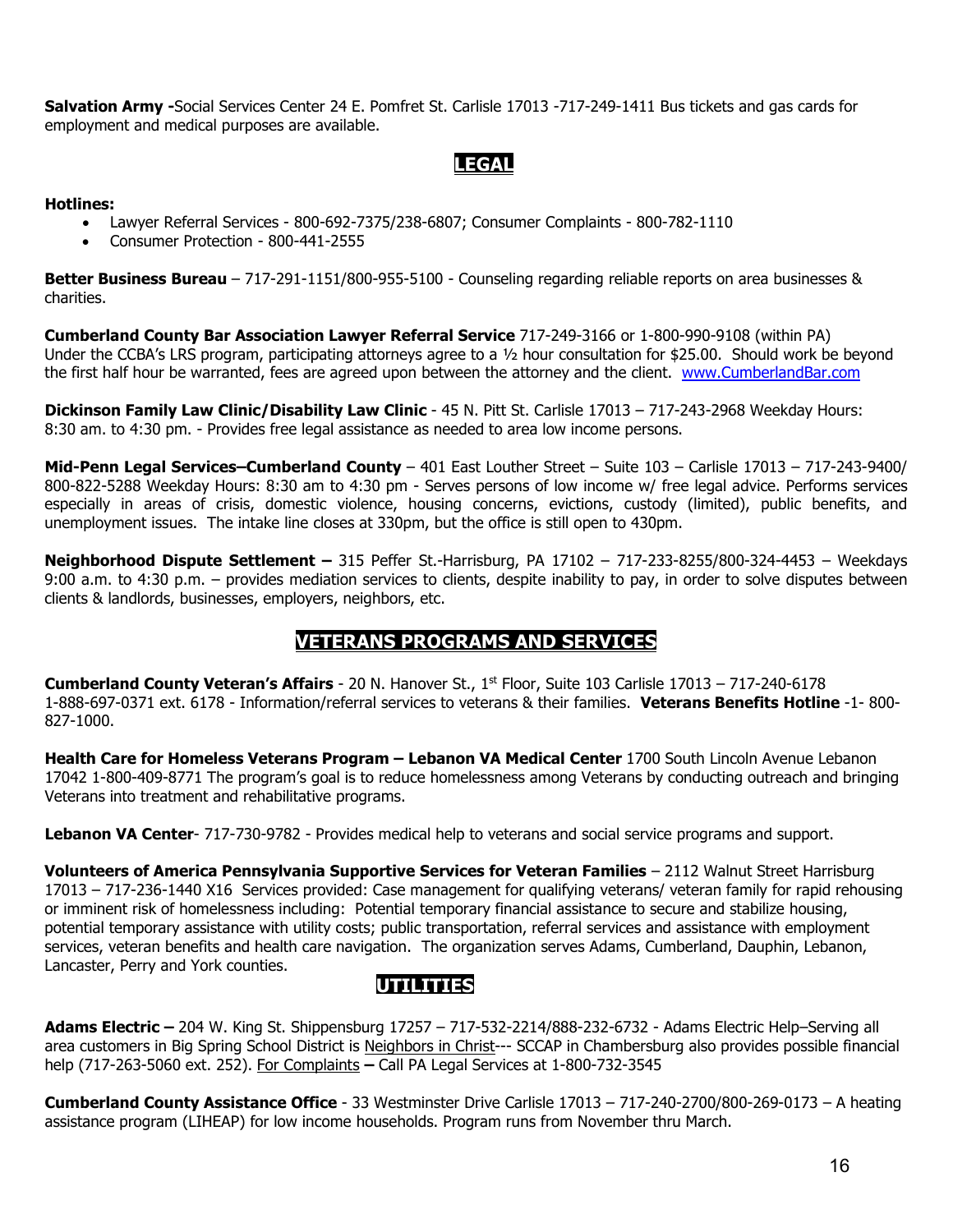**LIHEAP/Crisis/Weatherization heat programs –** 3 programs for low income households offered by the County Assistance Office that normally operate from mid-November through March. Please contact the County Assistance Office at (717-240-2700/800-269-0173) November of each year.

**Lifeline Services** – Reduced monthly services available – call your local phone company.

**Metropolitan Edison** (**MET Ed**) electric – 800-545-7741 – \$ Help at New Hope Ministries (PCAP)-5228 Trindle Road Mechanicsburg 17050/717-766-7333

**PA American Water Company –** 1-800-717-7292 – New Hope Ministries – 717-766-7333 – provides possible financial help.

**Penelec** – 717-545-7741/800-962-4848 – provides electric services to customers in the Shippensburg area. **PCAP** – a program for low income customers (1-800-207-9276) or contact SCCAP, Chambersburg 717-263-5060. Can contact New Hope Ministries for Penelec assistance 717-766-7333.

**PPL Electric** - 1030 McClay St. Harrisburg 17103 – 1-800-342-5775

Contact for the following programs:

**Operation HELP** -A crisis program for good paying customers to assist with their electric bill (must not exceed 200% poverty guidelines).

**On Track** – A low income program (150% poverty guidelines) that helps with lower bill payments and debt forgiveness. Call the Tri-County Community Action at 717-232-9757 and ask for the On-Track Program for details.

**Public Utility Commission (PUC)** – 717-783-1740 (general) 800-692-7380 (terminations) 800-782-1110 (complaints)– Handles/oversees area customer utility complaints, i.e. electric, water, natural gas, cable, telephone.

**UGI** (natural gas) - 1500 Paxton St. Harrisburg 17104 – 717-234-5951/800-648-6280 (Harrisburg Customers) 800-609-4844 (Carlisle customers) **Programs: Customers Assistance Program (CAP)** formerly known as **LISHP**-must already be on a payment service. **LIURP** (Low Income Usage Reduction Program) if dwelling is heated by UGI, w/ landlord's permission, UGI will weatherize unit. Call 1-800-340-5394 to see if eligible. **Operation SHARE** – The Salvation Army of Harrisburg 717-233- 6755 1122 Green Street Harrisburg, PA 17102.

**United Way of Carlisle & Cumberland County** – 145 South Hanover Street Carlisle 17013 – 717-243-4805 – **Oil, propane, kerosene, and wood pellets** – Individual must have proof of having applied for LIHEAP assistance and determination of approval/denial, proof of income, photo id, and past heating bill. Must be a resident of Carlisle, Boiling Springs, Mount Holly Springs, New Kingstown, Plainfield, or Newville and gross household income cannot exceed 200% Federal Poverty guidelines. Heating assistance programs opens November 1, 2019. If 55 or over in age, refer to Todd Baird Lindsey Foundation (Stacie Nickel 717.486.4121).

**Weatherization** - SCCAP Gettysburg 17325 - 800-451-9869 - Provides free or affordable aid low-income households with various home energy insulation benefits.

**\*\*Contact your local Borough or Township office to find out information on your sewer, water and trash utilities.**

### **CHILD CARE/PARENTING/FAMILY SUPPORTS**

**Alternative Behavior Consultants (ABC)**-224 S. Hanover Street, Carlisle, PA 17013-717-241-6870 or 1-866-470-8477 or at [www.abchelps.com](http://www.abchelps.com/) Office open 9-12 M/W/F. Services provided 7 days a week in your home, at our Parenting Skills Center, or in a group format. ABC provides parenting education classes (various topics), in-home parenting support, reunification services, supervised visitation, anger management classes, and shoplifting prevention classes. The Mission is to strengthen families through parenting education and skill development, behavior change groups and therapeutic interventions.

**Big Brothers Big Sisters of the Capital Region –**717-236-0199; [www.capbigs.org](http://www.capbigs.org/) Provides one to one professionally supported mentoring relationships to children ages 7-16 in Cumberland, Perry, Dauphin, and Lebanon Counties.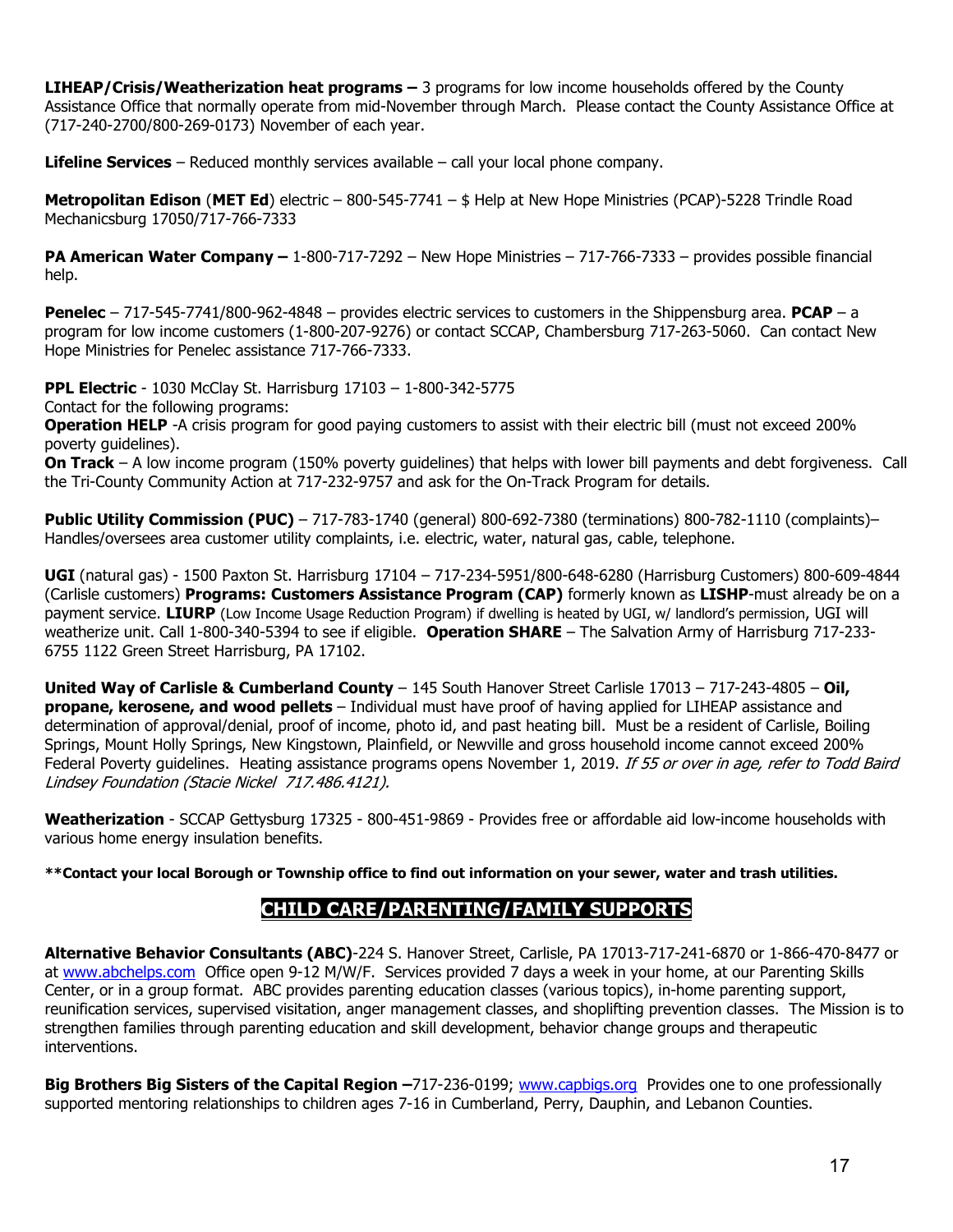**Carlisle Area Family Life Center (formerly Birthright of Carlisle, Inc)** - 155 N. Hanover St. Carlisle 17013 – 717-243- 1918 - Hotline: 1-800-848-LOVE; Open Monday, Wednesday, Friday & Saturday 10:00 am. to 1:00 pm., Tuesday 1:00 pm. to 5:00 p.m., Tuesday &Thursdays 7:00 pm. to 9:00 pm and Saturdays 10:00am-1:00pm (September- May) - A free, confidential, & non-judgmental pregnancy support service for women & children in need. A comfortable & safe atmosphere is offered. Caring volunteers offer ongoing support & encouragement along w/ free pregnancy tests and ultrasounds. A Learning and Earning for Expecting Moms parenting program, a Post-Adoption Support Group for birthparents and a play group every Thursday morning at 11am.

**Capital Area Head Start Call** 717-541-1795 for FREE PRESCHOOL programs in Carlisle, Middlesex, East Pennsboro, and Sporting Hill. We also offer a FREE Early Head Start programs for pregnant moms through age 3. We enroll all year long.

**Capital Area Intermediate Unit (CAIU)** 55 Miller Street Enola, PA 17025 717-732-8400 Fax 717-732-8414 [info@caiu.org](mailto:info@caiu.org)

**Capital Area Pregnancy Center** – 2515 Gettysburg Road, Camp Hill 17011 717-761-4411. Provides pregnancy testing, information about pregnancy, referrals for medical care, social services, adoption, foster care, legal services, short term housing for homeless clients, support groups & clothing etc… for baby & mother to be.

**Central PA Family Supports Services-** 717-614-0130 -providing emotional and social support to families and youth in Central Pennsylvania. Several programs are available such as the **Parent Support Program, Re-Entry Support Program, Education Re-Engagement Program, Supervised Visitation Program and Healthy Lifestyles Program**. [http://www.pafamilysupports.org](http://www.pafamilysupports.org/)

**Childcare Consultants**- 701 Bosler Avenue Lemoyne 17043 717-210-3334 Serving Cumberland, Dauphin, Lebanon and Perry Counties. Supports families in finding and paying for quality child care and provides resources, training, and on-site technical assistance to help all types of early children education providers improve their programs to ensure that every child is successful in school and life. A non-profit child care resource and referral agency and funded through the PA Department of Human Services. Manages Child Care Works (CCW) Subsidized Child Care Program that assists eligible families paying for some or all of the child care costs incurred when they are employed and/or in training. [www.childcareconsultants.org](http://www.childcareconsultants.org/)

**CUMBERLAND CARES for Families (Cumberland County Aging & Community Services)** –20 North Hanover Street,  $3<sup>rd</sup>$  Floor, Carlisle, Pa 17013 – 717-240-6172. An in-home visitation program to support and educate parents of children (pre-natal to age 5). **Cumberland Cares for Families** focuses on the goals established by the parent(s)/or caregiver(s). Direct help with child development and parenting skills is offered along with information and support to access other social services to meet financial, medical, counseling, housing, legal, educational needs, etc...No fees!

**Cumberland/Perry Early Intervention –** 1615 Ritner Hwy Carlisle 17013 – 717-240-6320 8:00AM – 4:30PM Early Intervention consists of services and supports designed to help families with children who have developmental delays or disabilities. Early Intervention services can include information about how children develop, parent or caregiver education, family supports, and developmental and instructional therapies that assist in child developmental. Early Intervention builds upon the natural learning that occurs in the first few years. It is a process that promotes collaboration among parents, service providers and others who are involved with the child.

**Cumberland/Perry Intellectual & Developmental Disabilities –** 1615 Ritner Hwy Carlisle 17013 – 717-240-6320 8:00AM – 4:30PM Provides a variety of services to local citizens with intellectual and developmental disabilities. Supports coordination is available to eligible individuals and is the supportive process through which each individual's needs are defined. The supports coordinator identifies available resources, makes referrals on the person's behalf, and coordinates services for the individual with providers and community programs. All services are contingent upon available funding.

**Family Support of Central PA/Parenting and Teen Support/Education programs** – 800-984-9923 – Offers free weekly support groups to any parent who is overwhelmed and is motivated to strengthen their family relationships. Free childcare during group sessions. Separate Teens Together and Parents with Teens groups offer families an opportunity to improve communication and recognize signs of their behaviors and how they are affecting others.

**Healthy Baby Helpline** – 800-986-2229 –8:30am-4:30pm-A HelpinPA specialist will assist you in locating prenatal care providers, immunizations, car seats and needed baby supplies and can connect callers with a breastfeeding consultant.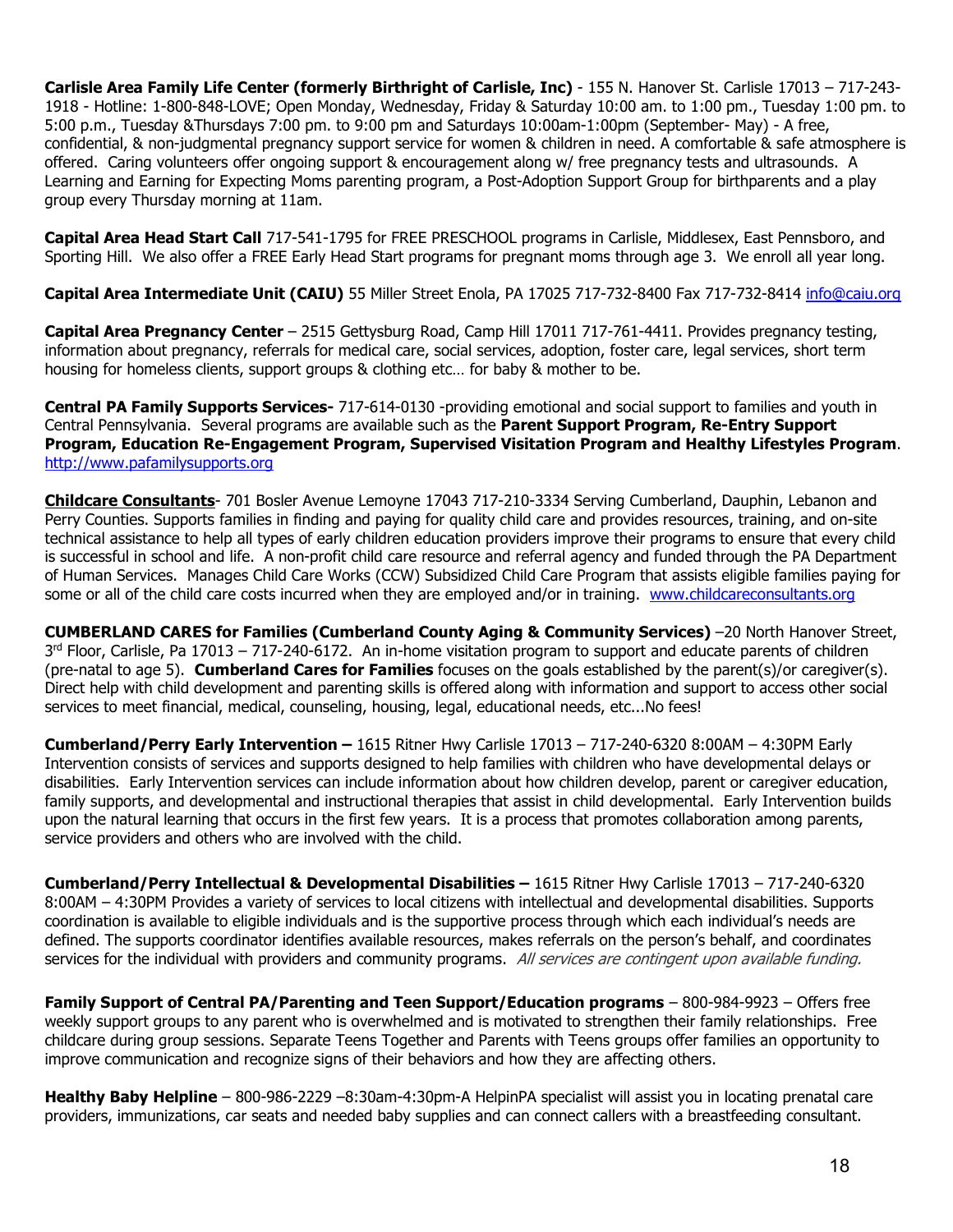**Healthy Kids Helpline** – Chip information, Free/reduced child immunization help. 1-800-986-5437 M-F 8AM – 8PM and Saturday 9AM – 3PM; www.helpinpa.state.pa.us

**Nurse-Family Partnership at UPMC-**2645 North 3rd St, 3rd floor, Harrisburg PA 17110 Phone: 717-782-

2335 <https://www.nursefamilypartnership.org/first-time-moms/> Registered Nurses are partnered with first time pregnant, income eligible women living in **Cumberland, Perry, Dauphin, Franklin** and **Lebanon** Counties, beginning early in pregnancy, and continuing until the first baby turns two years old. Home visits provide education, support, and advocacy. Nurses focus on the strengths of the family in order to achieve a healthy pregnancy outcome, optimal child health and development and economic self-sufficiency. The schedule and content of visits is tailored to the client. (Some clients who have had other children may also be eligible. Please call for more information.) This service is free and voluntary.

**Planned Parenthood at the Harrisburg Medical Center** 1514 North Second Street Harrisburg 17102 - 717-234-2468 Language interpreter services available. Hours: Mondays 11:00AM-7:00PM, Tuesdays 8:00AM-3:00PM (appt. only, no walkins), Wednesdays 9:00AM-4:00PM, Thursdays 8:00AM-3:00PM (appt. only, no walk- ins), and Friday 9:00AM-4:00PM. **Services available:** Abortion, Birth Control, HIV Services, LGBTQ Services, Men's Health Care, Morning After Pill (Emergency Contraception), Pregnancy Testing & Services, Primary Care, STDTesting, Treatment & Vaccines, and Women's Health Care.

**Pressley Ridge** - 331 Bridge St. New Cumberland 17070 – 717-774-3673 Weekday Hours: 8:00 a.m. to 5:00 p.m. – Offers in-home parenting training & center-based parent support groups.

**Pregnancy Resource Center of Camp Hill –** 2515 Gettysburg Road, Camp Hill 17011 – 717-761-4410. Provides free 1st trimester sonograms, pregnancy testing. Also completes limited STD testing, Support groups, options counseling, and other supportive counseling is available. Pregnancy clothing and baby size clothing newborn thru 9 months is offered. Office hours are Monday, Wednesday & Thursday 9:00 am. to 5:00 pm. Thursday 6:00 pm. to 8:00 pm. & Friday 9:00 am. to 3:00 pm.

**PMI Pregnancy Resource Center** –20 E. Burd Street Shippensburg 17257 – 717-532-4446-Offers free services for the following: pregnancy tests, limited STD testing/treatment, ongoing supportive/education services for moms to be. Material support with baby bucks earned through our education program. Referrals for a first trimester ultrasound. Limited emergency supplies for diapers and formula. [http://pmipregnancycenter.org](http://pmipregnancycenter.org/)

**Pathway of Hope** is a program for families motivated to give their children better chances in life than they had. Families partner with a dedicated case manager to identify their goals & develop a personalized action plan. Pathway of Hope offers a holistic approach in which families are connected with services, enjoy a network of supports, and gain a sense of community with others who are also challenging themselves to create a better future for themselves and their children. Contact Kristina Kennedy at 717-249-1411 Ext 137.

**Shippensburg Head Start Program -** Grove Spiritual Center 1871 Old Main Drive Shippensburg 17257 717-477-1626 Monday thru Friday 7:30 AM-4:00PM. The program serves pregnant mothers, infants, and children ages 0-5. No fee. Program includes Early Head Start, Head Start and Pre-K Counts. Center-based and home based programs assist enrolled families with education, health and social services, nutrition services and special needs services. Areas served: Shippensburg, Newville, Carlisle, and South Middleton school districts.

**United Cerebral Palsy of the Capital Area** – 717-737-3477 - Provides services to children & adults w/ special needs.

**YWCA** - 301 G St. Carlisle 17013 – 717-243-3818 - Weekdays 8:30am-4:30pm - Provides Carlisle area parents w/ on site parenting classes on a sliding fee scale. Financial budgeting classes are available to those who pre-register. Scholarships are available to cover fees for those who cannot pay. Evening classes are available at times. Child care is available. YWCA support groups include: ADD Support Group, Rape Crisis Services, various recreation programs & summer camp programs.

### **BUDGETING/FINANCIAL COUNSELING**

**Advantage Credit Counseling**–River Park Commons, 2403 Sidney Street, Suite 400 Pittsburg, PA 15203 1-866-699-2227 Free debt counseling. Offers financial counseling & reasonable payment agreements made between you & collectors. Bills consolidated to one monthly payment. [www.advantageccs.org](http://www.advantageccs.org/)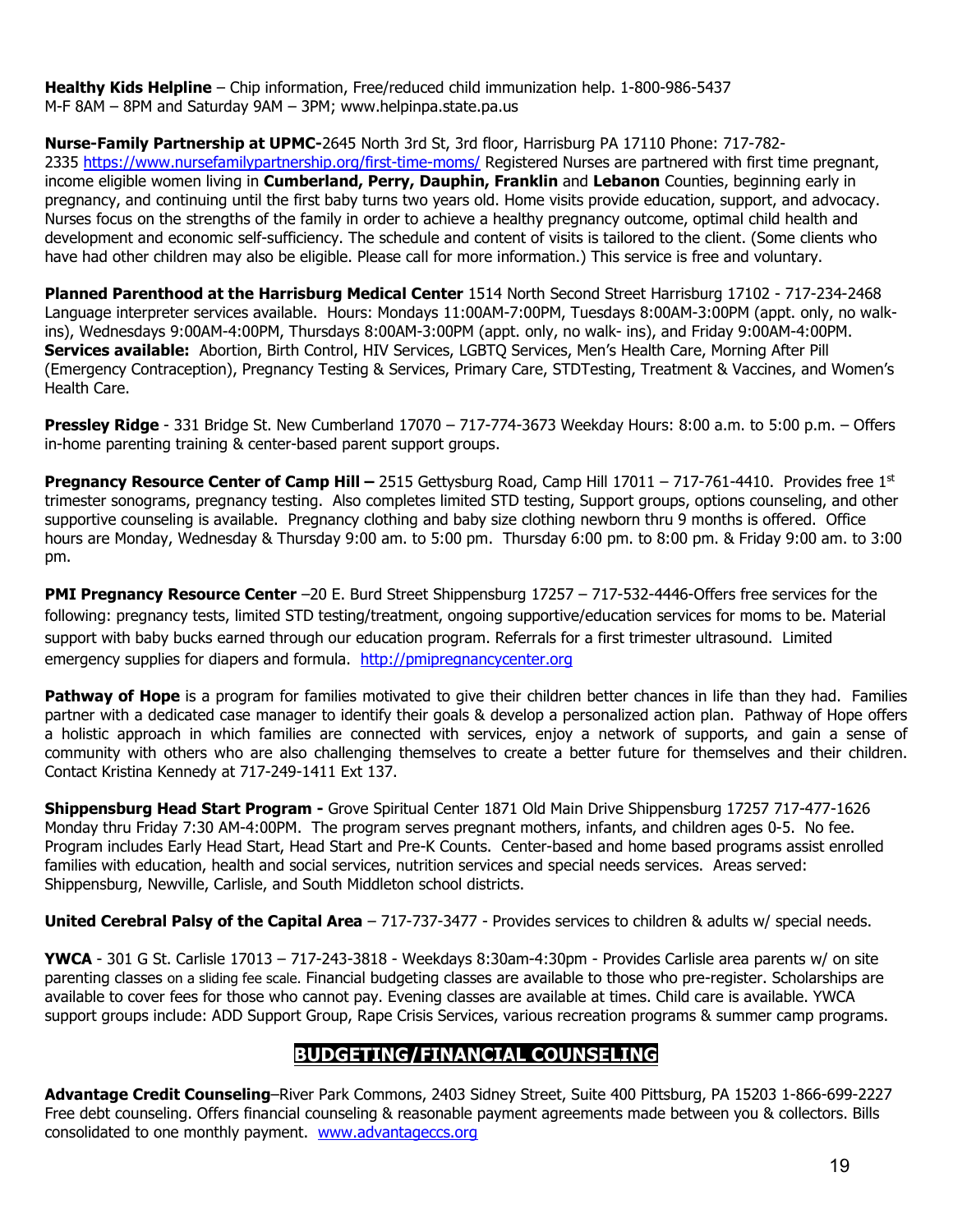**MARANATHA** (Financial Counseling Services – Carlisle) – 20 North Hanover Street, Suite 202 P.O. Box 1320 – Carlisle 17013 Phone: 717-258-1000 / Fax #: 717-218-9858 [information@maranatha-carlisle.org](mailto:information@maranatha-carlisle.org) [www.maranatha-carlisle.org](http://www.maranatha-carlisle.org/) Tuesday, Wednesday, Thursday: 9AM – 3PM. Provides financial guidance for those unable to pay their bills for themselves. We help establish a budget that takes care of priority needs such as shelter, utilities, medication, and personal needs. Depending on the situation, we become the representative payee, fiduciary, or financial custodian and use the client's income to pay the bills for them so they have peace of mind and financial stability. We also offer a financial literacy program that teaches the basics such as budgeting, balancing a checkbook, etc. and provides a mentor to help apply concepts taught in the program.

### **REFERENCES**

**Cumberland County Courthouse Offices –** 1 & 2 S. Hanover St. Carlisle 17013 – 717-240-6100/717-697-0371 ext. 6100/717-532-7286 ext. 6100 - Main offices & information on County agency locations. Weekday Hours: 8:00 a.m. to 4:30 p.m. [www.ccpa.net](http://www.ccpa.net/)

#### **LIBRARIES**

| <b>Amelia S. Givin Free Library</b>                                             | 144 N. Baltimore Ave. Mt. Holly Springs 17065 | 717-486-3688 |  |  |
|---------------------------------------------------------------------------------|-----------------------------------------------|--------------|--|--|
| <b>Bosler Memorial Library</b>                                                  | 158 W. High St. Carlisle 17013                | 717-243-4642 |  |  |
| <b>East Pennsboro Library</b>                                                   | 98 S. Enola Drive Enola 17025                 | 717-732-4274 |  |  |
| <b>Fredricksen Library</b>                                                      | 100 N 19th Street Camp Hill 17011             | 717-761-3900 |  |  |
| John Graham Public Library                                                      | 9 Parsonage St. Newville 17241                | 717-776-5900 |  |  |
| <b>Simpson Public Library</b>                                                   | 61 N. Walnut St. Mechanicsburg 17055          | 717-766-0171 |  |  |
| <b>New Cumberland Public Library</b>                                            | 1 Benjamin Plaza New Cumberland 17070         | 717-774-7820 |  |  |
| <b>Shippensburg Public Library</b>                                              | 73 W. King St. Shippensburg 17257             | 717-532-4508 |  |  |
| Free Library of Philadelphia, Library for the Blind and Physically Handicapped: |                                               |              |  |  |

215-683-3217 or 1-800-222-1754 or [www.freelibrary.org/lbph](http://www.freelibrary.org/lbph) 919 Walnut St., Philadelphia, PA 19107 Offers a wide variety of services both on site and through the mail for persons with disabilities throughout Pennsylvania.

**STAR (Service to Adult Readers)** – 717-240-7771; STAR provides homebound adults with free, personalized selection and delivery of books, large print books, books –on-CD, music CDs and DVDs. Adult residents of Cumberland County (and the portions of Franklin County which are located in the Shippensburg Area School District) who are unable to visit their public library regularly due to age, chronic illness or disability are eligible for this service. Visits occur typically once every 4- 6 weeks by the same volunteer where a friendship can develop. No charge to the homebound participant or to the volunteer to participate in this service. An application process to participate in this service is required. Volunteers must complete an initial orientation and training before they begin to serve a specific homebound participant. <https://www.cumberlandcountylibraies.org/STAR>

#### **CUMBERLAND COUNTY SENIOR CENTERS**

**Big Spring Senior Center – 8:00 - 3:30**

91 Doubling Gap Road Newville, PA 17241 **Director:** Cathy Graver **Phone:** 717-776-4478 **E-Mail:** [Bigspringseniorcenter@gmail.com](mailto:Bigspringseniorcenter@gmail.com) **Website:** <http://bigspringseniorcenter.weebly.com/>

#### **Carlisle Senior Action Center – 9:00 - 2:00**

20 East Pomfret Street Carlisle, PA 17013 **Director:** Teresa Goodliff **Phone:** 717-249-5007 **E-Mail:** [Teresa.Goodliff@USE.SalvationArmy.Org](mailto:Teresa.Goodliff@USE.SalvationArmy.Org)

**Mary C. Schaner Senior Center – Enola Senior Center – 8:00 - 3:00** 98 South Enola Drive